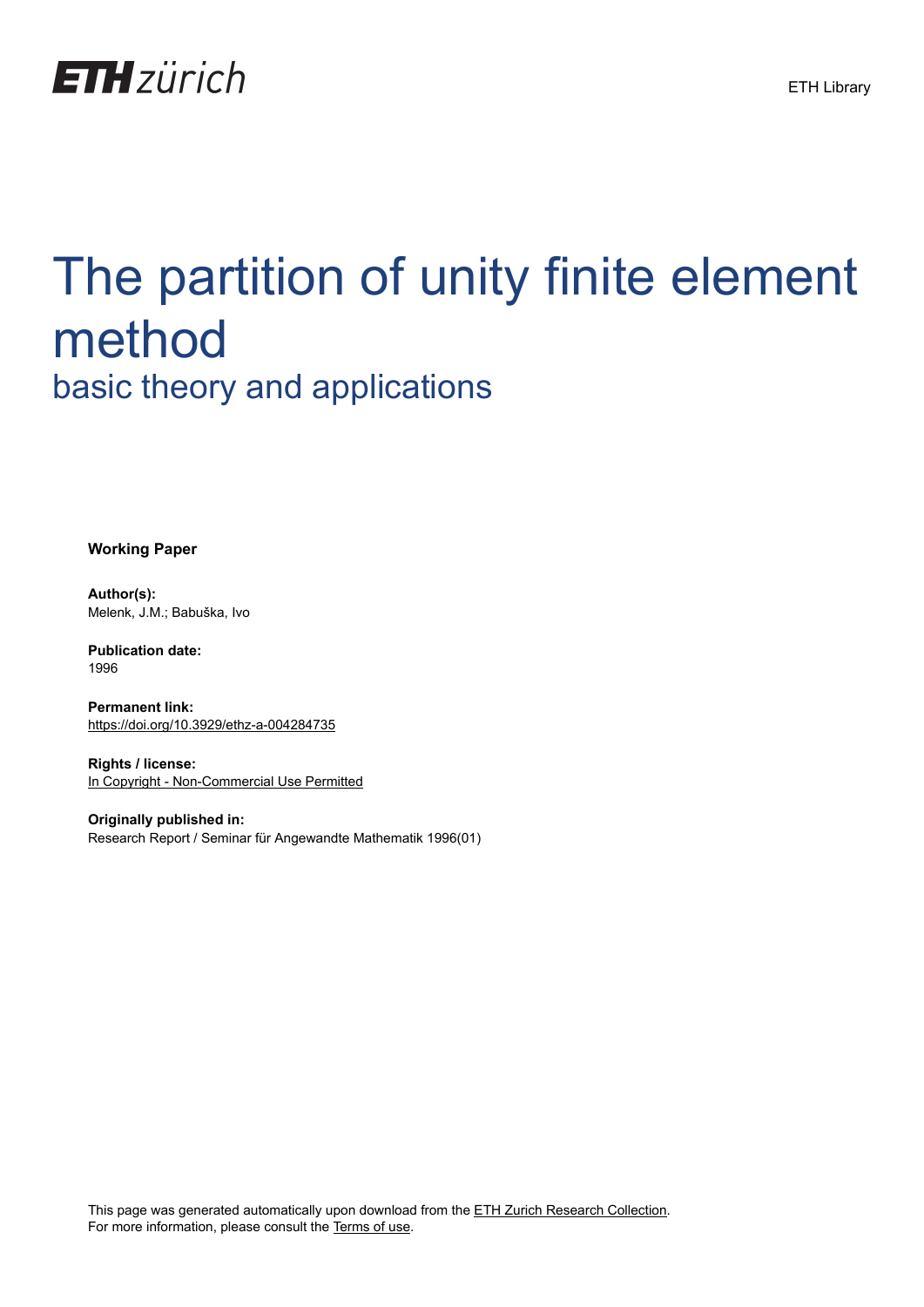## The Partition of Unity Finite Element Method Basic Theory and Applications

J.M. Melelik aliq I. Daduska<sup>-</sup>

Research Report No January

Seminar für Angewandte Mathematik Eidgenössische Technische Hochschule Switzerland

 $\lceil$  TICAM, the University of Texas at Austin, Austin, TA (0/12, USA)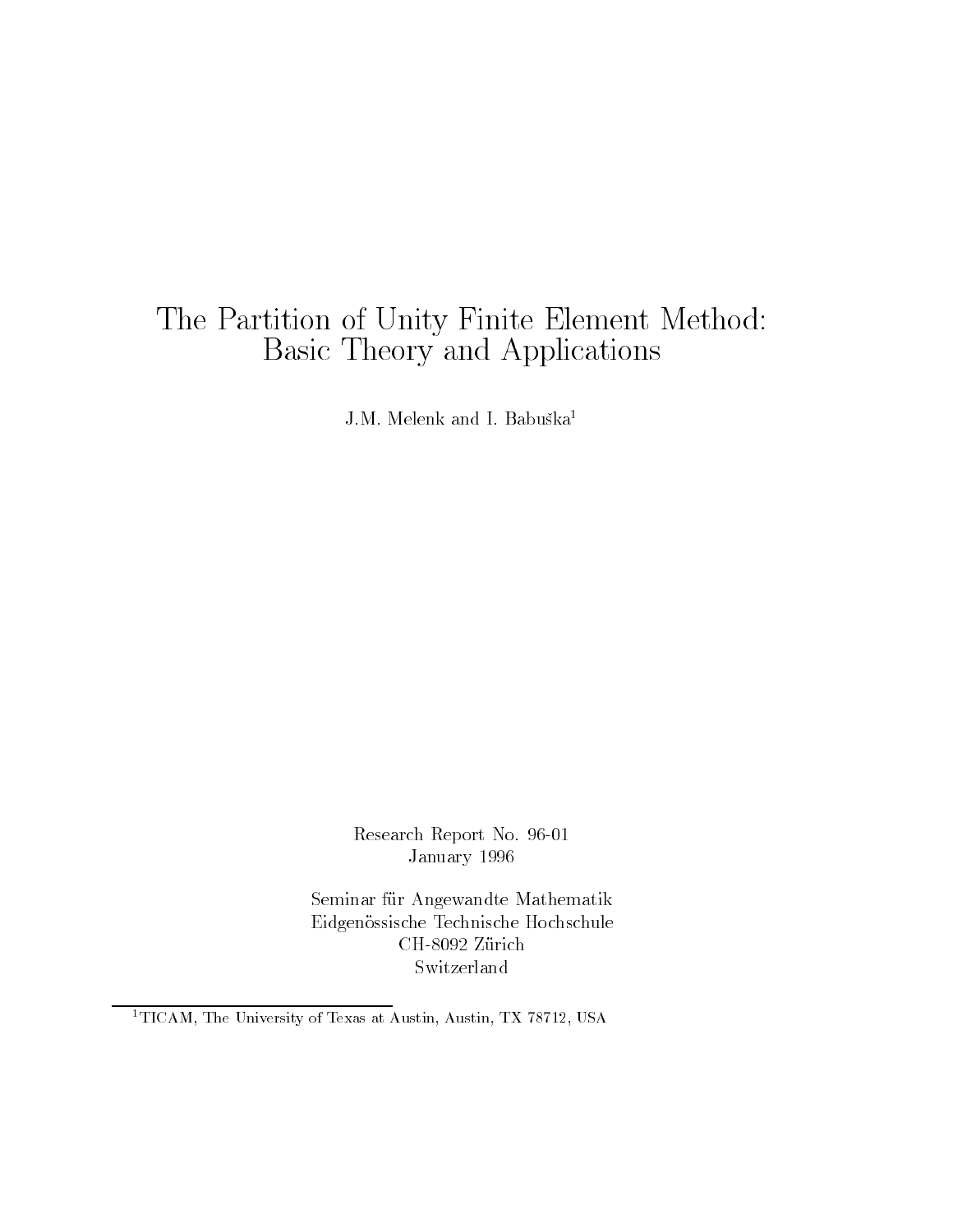## The Partition of Unity Finite Element Method Basic Theory and Applications

J.M. Melelik aliq I. Dabuska<sup>-</sup>

Seminar fur Angewandte Mathematik Eidgenossische Technische Hochschule Switzerland

Research Report No. 96-01 January 1996

## Abstract

The paper presents the basic ideas and the mathematical foundation of the partition of unity nite element method -PUFEM We will show how the PUFEM can be used to employ the structure of the differential equation under consideration to construct effective and robust methods. Although the method and its theory are valid in  $n$  dimensions, a detailed and illustrative analysis will be given for a one dimensional model problem. We identify some classes of non-standard problems which can profit highly from the advantages of the PUFEM and conclude this paper with some open questions concerning implementational aspects of the PUFEM.

**Keywords:** Finite element method, meshless finite element method, robust finite element methods, finite element methods for highly oscillatory solutions

 $\pm 11$ CAM, The University of Texas at Austin, Austin, TX (8/12, USA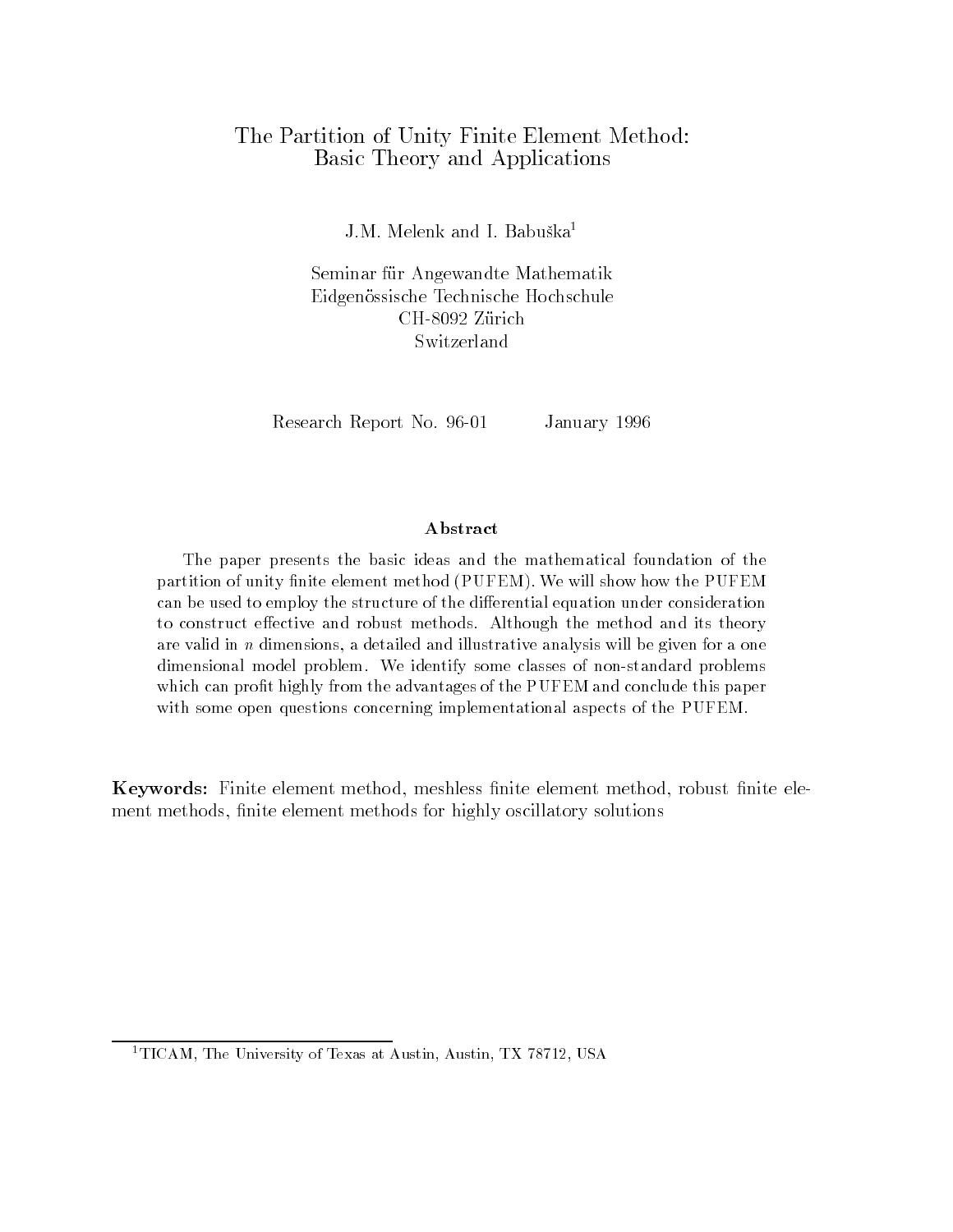## Introduction

The aim of this paper is to present a new method for solving differential equations. the "partition of unity finite element method" (PUFEM). We explain the mathematical foundation of the PUFEM and discuss some of its features. The most prominent among them are

- 1. the ability to include a priori knowledge about the local behavior of the solution in the finite element space;
- the ability to construct the ability to construct  $\mathbf{f}(\mathbf{A})$  and any desired regularity as may be a may be a important for the solution of higher order equations);
- 3. the fact that the PUFEM falls into the category of "meshless" methods; a mesh in the classical sense does not have to be created and thus the complicated meshing process is avoided
- 4. the fact that the PUFEM can be understood as a generalization of the classical  $h$ ,  $p$ , and  $hp$  versions of the finite element method.

In this paper, we will mostly concentrate on the first of these four features. In particular, the one dimensional example of section 4 illustrates the fact that the PUFEM enables us to construct nite element spaces which perform very well in cases where the classical finite element methods fail or are prohibitively expensive. The success of the PUFEM in this example is precisely due to the fact that the PUFEM offers an easy way to include analytical information about the problem being solved in the finite element space. A similar example was analyzed in  $[15]$  for a problem with a boundary layer. Again, the PUFEM permitted the construction of finite element spaces which account for the boundary layer behavior and thus led to a robust method in the sense that the performance of the method is independent of the actual strength of the boundary layer An application of the PUFEM to the Timoshenko beam with hard elastic support can be found in The paper is organized as follows. The rest of section 1 establishes that the two main ingredients of nite element spaces are local approximation properties and some interele ment continuity. The PUFEM constructs a global *conforming* finite element space out of a set of given local approximation spaces  $-$  the precise construction is described in section Therefore the PUFEM separates the issues of interelement continuity and local approximability and allows us to concentrate on finding good local approximation spaces for a given problem. In section 3, we give a few examples of spaces with good local approximation properties for several differential equations. A detailed example of the PUFEM is presented in section 4 for a one dimensional model problem with rough coefficients. In section 4 we construct local approximation spaces which reflect the rough behavior of the solution and show that they are robust. The numerical example of 4.3 illustrates the robust performance of the PUFEM We conclude the paper in section 5 with an application of the PUFEM to the two dimensional Helmholtz equation and identify some open questions concerning implementational aspects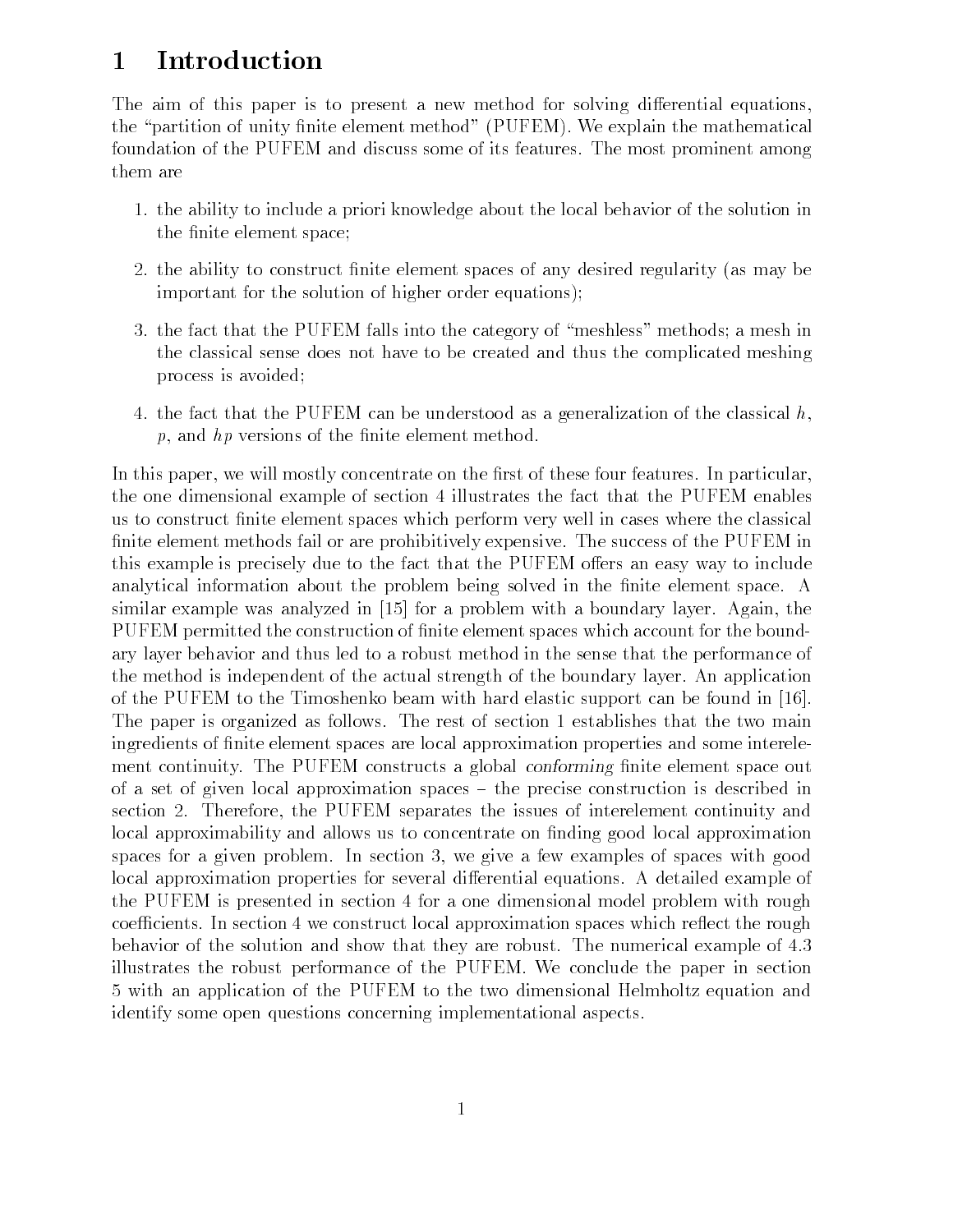### $1.1$ The Finite Element Method

The finite element method (FEM) for the solution of linear problems can be understood as follows The problem is follows The problem is formulated in a weak formulated in a weak formulated in a weak is formulated in a weak form<br>find  $u \in \mathcal{X}$ :  $B(u, v) = F(v)$   $\forall$  $\in \mathcal{Y}$  (1)

find 
$$
u \in \mathcal{X}
$$
:  $B(u, v) = F(v)$   $\forall v \in \mathcal{Y}$  (1)

where X, Y are Hilbert spaces with norms  $\|\cdot\|_X$ ,  $\|\cdot\|_y$ .  $B: X \times Y \mapsto \mathbb{R}$  is continuous and bilinear, and  $F : \mathcal{Y} \mapsto \mathbb{R}$  is continuous and linear. Of course, in all problems of interest, the spaces  $\mathcal{X}, \mathcal{Y}$  are infinite dimensional. In the FEM finite dimensional subspaces  $\mathcal{X}_n \subset \mathcal{X}$  (called the trial spaces),  $\mathcal{Y}_n \subset \mathcal{Y}$  (called the test spaces) of dimension  $\alpha$  are chosen and the inite element approximation u $\mu_B$  is defined as the solution of e finite element approximation  $u_{FE}$  is defined as<br>find  $u_{FE} \in \mathcal{X}_n$ :  $B(u_{FE}, v) = F(v)$   $\forall v \in \mathcal{Y}_n$ .

find 
$$
u_{FE} \in \mathcal{X}_n : B(u_{FE}, v) = F(v) \quad \forall v \in \mathcal{Y}_n.
$$
 (2)

In order for the approximations  $u_{FE}$  to converge to the exact solution u, the following two conditions are necessary

- Approximability: u can be approximated well by the subspaces  $\mathcal{X}_n$ ; at least, we Approximability: u can be approximated well<br>need inf{ $||u - v||_{\mathcal{X}_n}$  |  $v \in \mathcal{X}_n$  }  $\to 0$  as  $n \to \infty$ ;
- Stability: The bilinear form B (together with the subspaces  $\mathcal{X}_n, \mathcal{Y}_n$ ) satisfies an inf-sup condition (also known as the BB condition, see [1]).

In particular, if the stability condition holds then problem  $(\blacksquare)$  has a unique solution w $F$ which satisfies

$$
||u - u_{FE}||_{\mathcal{X}} \le C \inf_{v \in \mathcal{X}_n} ||u - v||_{\mathcal{X}}
$$
 (3)

with a constant  $C > 0$  independent of u and n. Thus the error of the finite element approximation is – up to the constant  $C$  – as small as the error of the best approximant in the space  $\mathcal{X}_n$ . Therefore, given stability, the performance of the finite element method is determined by the approximation properties of the spaces  $\mathcal{X}_n$  for the approximation of the solution u. These observations lead to the problem of constructing spaces  $\mathcal{X}_n$  which is determined by the approximation properties of the spaces  $\mathcal{X}_n$  for the approximation of<br>the solution u. These observations lead to the problem of constructing spaces  $\mathcal{X}_n$  which<br>are conforming (i.e.,  $\mathcal{X}_n \subset$ approximation of the exact solution  $u$ .

## $1.2$ Local Approximability and Interelement Continuity

Let us now consider some of the classical choices of the trial spaces  $\mathcal{X}_n$  and see how the condition to be conforming and the approximation properties are realized. In many applications (e.g., the heat equation, the elasticity equations in displacement formulation) the space X is a subspace of the Sobolev space  $H<sup>1</sup>$ . We will therefore concentrate on the classical piecewise polynomial subspaces of  $H^1$ . In the classical FEM the spaces  $\mathcal{X}_n$ are chosen such that they have good local approximation properties and are conforming more precisely, they are chosen to consist of piecewise polynomials (or mapped polynomials) and are continuous across element boundaries. In the h-version of the FEM, the polynomial degree is fixed (typically,  $p \leq 2$ ) and the approximation is realized by decreasing the mesh size h. If the function  $u$  to be approximated is sufficiently smooth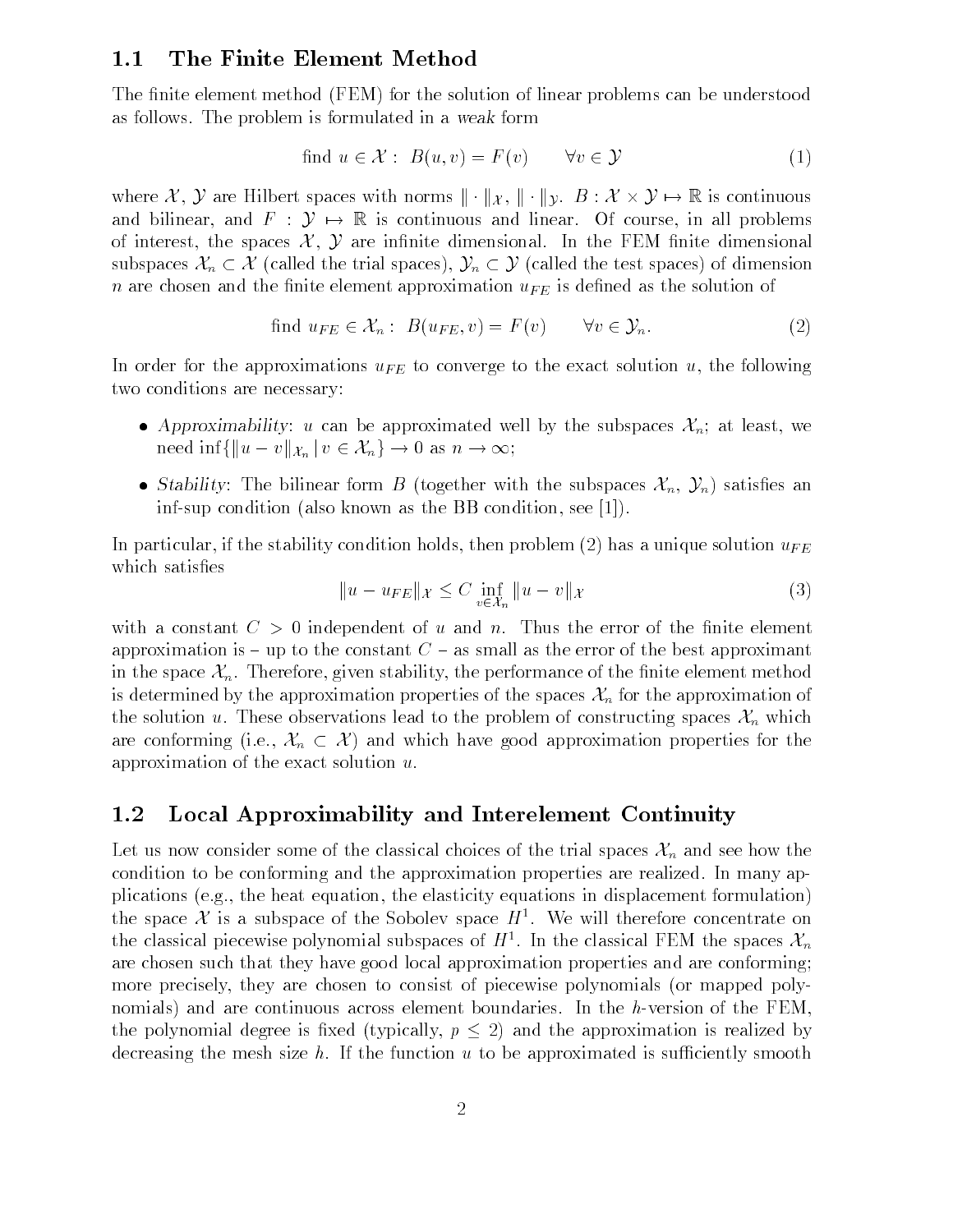(in  $\pi$ ), say), an appropriate interpolant Iu (for example, for  $p = 1$  and piecewise iniear functions on triangles, one can choose the nodal interpolant) satisfies an estimate of the form

$$
||u - Iu||_{H^1} \le C_{k,p} h^{\min(k-1,p)} |u|_{H^k}
$$
\n(4)

where  $C_{k,p}$  is independent of u and h. We see that the approximation properties of these classical  $h$ -version type finite element spaces are good whenever the exact solution is not "rough". By "rough" we mean here and in the rest of this paper that either higher derivatives of u are not square integrable (i.e., the case that k is close to 1) or that they exist but are very large (i.e.,  $|u|_{H^k}$  is big). In both cases, the approximation with piecewise polynomial functions performs very poorly and the mesh size  $h$  has to be chosen very small before a reasonable accuracy is achieved (cf. section  $4$  and lemma  $4.1$ ).

In the  $p$  version of the FEM, the mesh is fixed and the local approximation is realized by polynomials or mapped polynomials of increasing degree Again continuity across the interelement boundaries is enforced in order to ensure conformity of the finite element spaces. The error estimates typically have the form

$$
||u - Iu||_{H^1} \le C_k p^{-(k-1)} |u|_{H^k}, \tag{5}
$$

and thus the  $p$  version can be expected to work well whenever the exact solution is reasonably smooth; however, the  $p$  version exhibits the same deficiencies as the  $h$  version whenever the exact solution is rough.

In conclusion, the approximation properties of both the  $h$  and the p version of the finite element method are based on the fact that

- 1. (local approximability) a smooth function can be approximated locally by polynomials and
- conformity of the nite element spacesinterelement continuity polynomial spaces are big enough to absorb extra constraints of continuity across interelement bound aries without loosing the approximation properties

Conversely any system of functions which have good local approximation properties and can be constrained to satisfy some interelement continuity leads to a good finite element method

Let us first elaborate the problem of local approximability. There are many systems of functions which have good local approximation properties. For certain types of equations, one can exploit the structure of the di
erential equation to construct spaces of functions which can approximate the solution even better than the spaces of polynomials. In section 3 we give a few examples of spaces which have very good approximation properties for the solution of Laplace's equation, the homogeneous Helmholtz equation, and the elasticity equations in two dimensions For example for the approximation of harmonic functions, it is enough to approximate locally with *harmonic* polynomials-it is not necessary to use the full space of polynomials. In the example of Helmholtz's equation, we see below that local approximation can be done with systems of plane waves or with spaces based on radial Bessel functions. Finally, in section 4, we consider a one dimensional model problem with rough coefficients and construct spaces of functions (which take into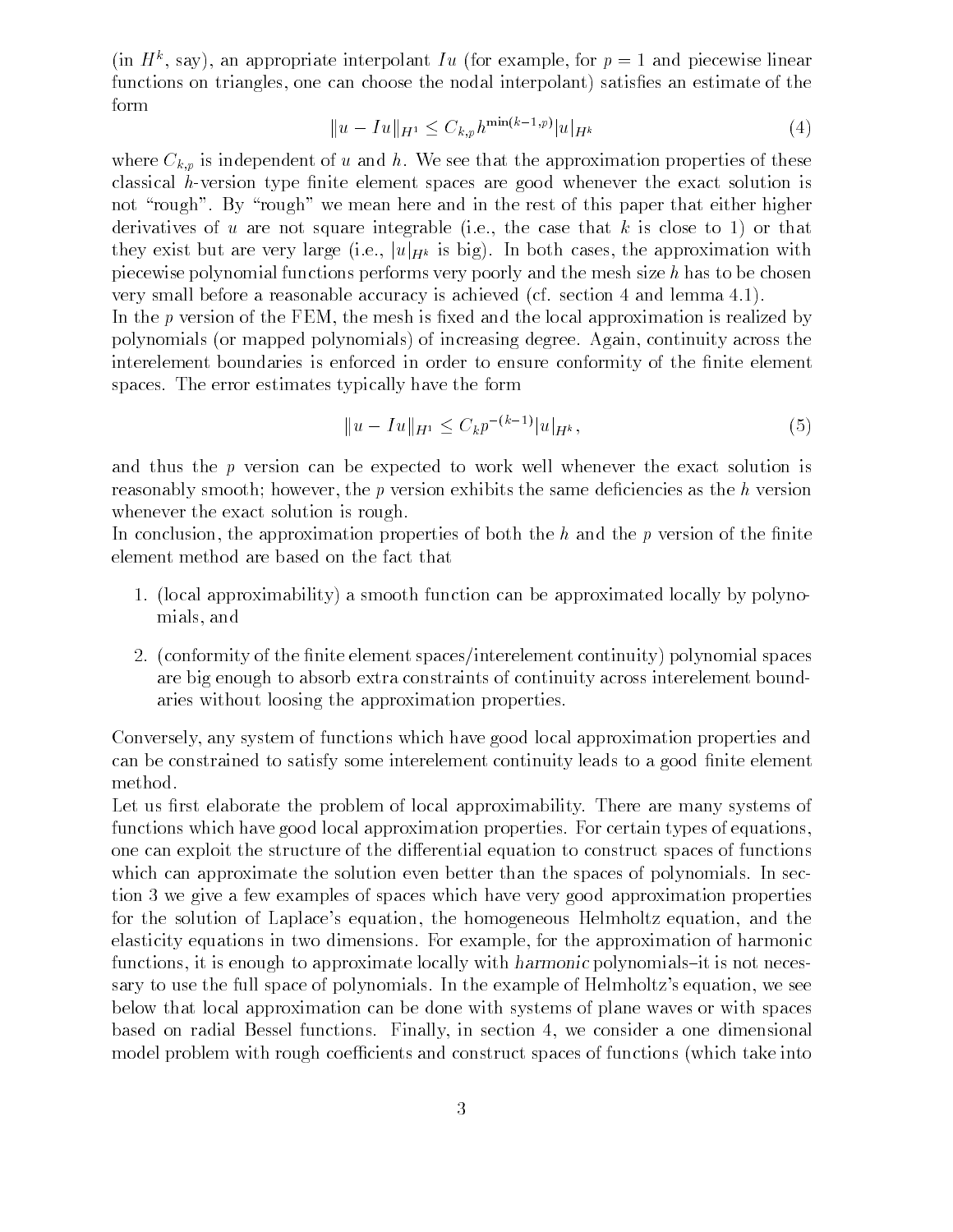account the rough behavior of the coefficients of the differential equation) which have good local approximation properties for the approximation of the (also rough) solution. In this example, the PUFEM based on these special functions leads to a robust method, i.e., a method which performs as well as the classical FEM performs for a problem with smooth coefficients. This is due to the fact that the special ansatz functions incorporate the rough behavior of the solution

Let us now turn to the problem of conformity of the finite element space/interelement continuity We have just seen that it is possible to construct many spaces of functions (typically non-polynomial) which have good local approximation properties for the approximation of a solution  $u$  of a differential equation. In general, it is not possible to enforce conformity, i.e., interelement continuity, for these non-polynomial local approximation spaces. The PUFEM, however, offers a means to construct a conforming space out of any given system of local approximation spaces without sacricing the approxi mation properties. This is done as follows. Let  $\{\Omega_i\}$  be a system of overlapping patches which cover the domain  $\Omega$  of interest. Let  $\{\varphi_i\}$  be a partition of unity subordinate to the cover. On each patch  $\Omega_i$ , let  $V_i \subset H^1(\Omega_i)$  be a space of functions by which  $u|_{\Omega_i}$ can be approximated well. The global finite element space V is then defined by  $\sum_i \varphi_i V_i$ . the states the state the global space views that the approximation into the properties below the approximation of the local spaces  $V_i$ , i.e., the function u can be approximated on  $\Omega$  by functions of V as well as the functions  $u|_{\Omega_i}$  can be approximated in the local spaces  $V_i$ . Moreover, the space V inherits the smoothness of the partition of unity i In particular the smoothness of the partition of unity enforces the conformity of the global space  $V$ .

## 1.3 Potential Applications of the PUFEM

We already mentioned above that one potential field of application of the PUFEM are problems where the classical polynomial based FEM fail In this category fall problems where the solution is rough (or highly oscillatory) and the usual piecewise polynomial spaces cannot resolve the essential features of the solution unless the mesh size  $h$  is very small or the polynomial degree  $p$  is very large. In both cases the computational costs are high or even too high for today's computers. Examples of problems with rough or highly oscillatory solutions are the elasticity equations for laminated materials materials with stiffeners, or the Helmholtz equation for large wave numbers to mention but a few. In section 4 the PUFEM is applied to a problem with rough coefficients.

Problems of singularly perturbed type or problems where the solution exhibits a boundary layer can also be dealt with very successfully in the framework of the PUFEM If the singular behavior of the solution is known, the PUFEM allows us to incorporate this knowledge directly into the finite element space. In contrast to this, the classical FEM has to use very small mesh sizes in order to resolve the singular behavior of the solution  $([15])$ .

We mentioned above that the PUFEM falls in the general category of "meshless" methods This feature might be exploited for certain problems where the usual methods involve frequent remeshing. For example, in the problem of the optimal placement of a fastener, the engineer has to try several locations of the fastener. For each run, he has to remesh parts of the domain in order to account for the changed position of the fastener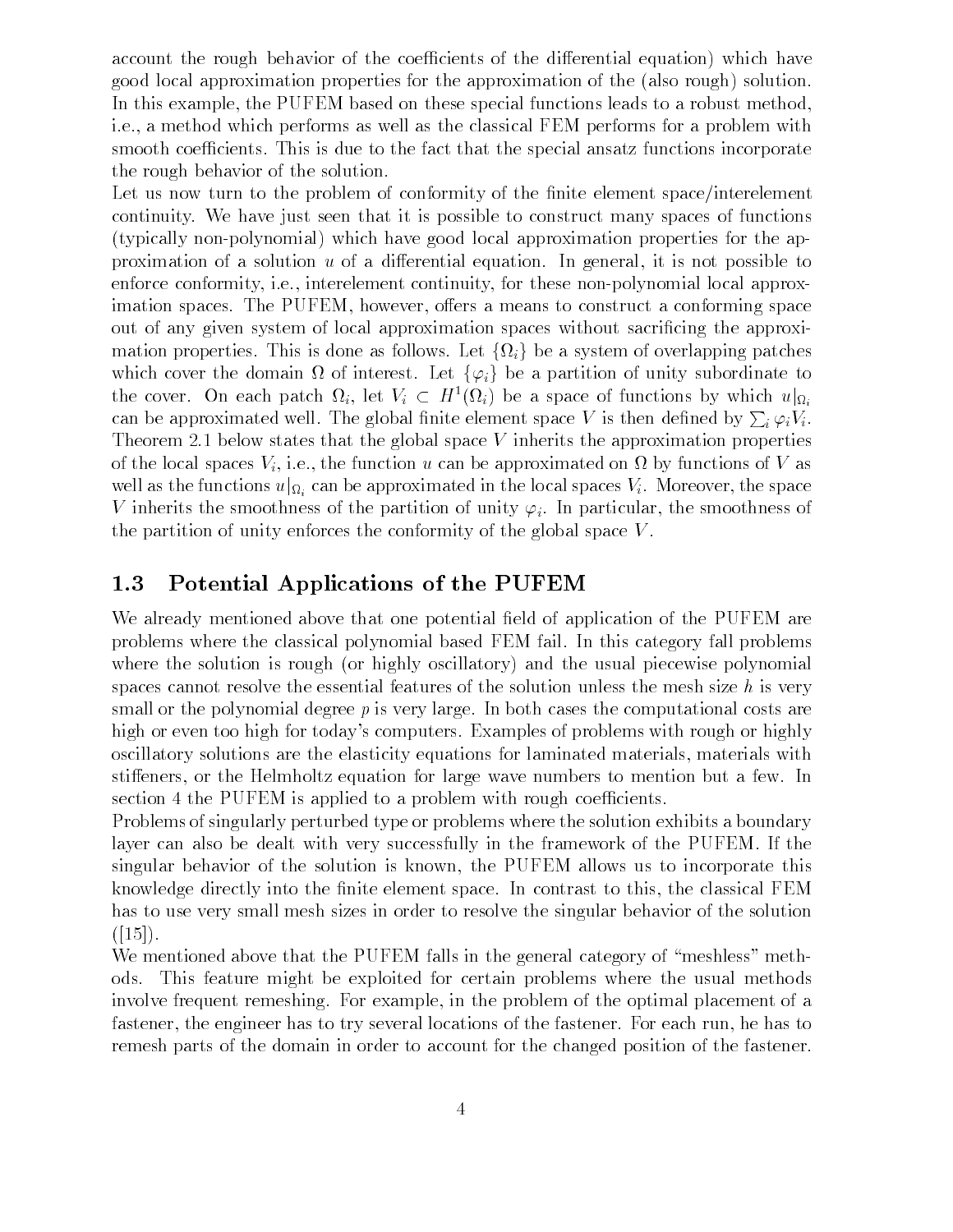One could construct a local approximation space which models the fastener and then changing the position of the fastener simply means changing the local approximation spaces

## $\overline{2}$ Mathematical Foundation of the PUFEM

In this section, we present a method of constructing conforming subspaces of  $H^1(\Omega)$ . We construct finite element spaces which are subspaces of  $H^1(\Omega)$  as an example because of their importance in applications We would like to stress at this point that the method leads to the construction of smoother spaces (subspaces of  $H^k$ ,  $k \geq 1$ ) or subspaces of Sobolev spaces  $W^{k,p}$  in a straight forward manner. The main technical notion in the construction of the PUFEM spaces is the  $(M, C_{\infty}, C_G)$  partition of unity.

**Definition 2.1** Let  $\Omega \subset \mathbb{R}^n$  be an open set,  $\{\Omega_i\}$  be an open cover of  $\Omega$  satisfying a pointwise overlap condition  $\in \Omega$   $\text{card}\{i \mid x \in \Omega_i\} \leq M.$ 

$$
\exists M \in \mathbb{N} \qquad \forall x \in \Omega \qquad \text{card}\{i \mid x \in \Omega_i\} \leq M.
$$

Let  $\{\varphi_i\}$  be a Lipschitz partition of unity subordinate to the cover  $\{\Omega_i\}$  satisfying

$$
supp \varphi_i \quad \subset \quad closure(\Omega_i) \qquad \forall i,
$$
\n
$$
(6)
$$

$$
\sum_{i} \varphi_i \equiv 1 \text{ on } \Omega,\tag{7}
$$

$$
\|\varphi_i\|_{L^{\infty}(\mathbb{R}^n)} \leq C_{\infty}, \tag{8}
$$

$$
\|\nabla \varphi_i\|_{L^{\infty}(\mathbb{R}^n)} \leq \frac{C_G}{\text{diam}\Omega_i},\tag{9}
$$

where  $C_{\infty}$ ,  $C_G$  are two constants. Then  $\{\varphi_i\}$  is called a  $(M, C_{\infty}, C_G)$  partition of unity subordinate to the cover  $\{\Omega_i\}$ . The partition of unity  $\{\varphi_i\}$  is said to be of degree  $m \in \mathbb{N}_0$ where  $C_{\infty}$ ,  $C_G$  are two constants. Then  $\{\varphi_i\}$  is called a  $(M,$ <br>subordinate to the cover  $\{\Omega_i\}$ . The partition of unity  $\{\varphi_i\}$  is s<br>if  $\{\varphi_i\} \subset C^m(\mathbb{R}^n)$ . The covering sets  $\{\Omega_i\}$  are called patches.

**Definition 2.2** Let  $\{\Omega_i\}$  be an open cover of  $\Omega \subset \mathbb{R}^n$  and let  $\{\varphi_i\}$  be a  $(M, C_{\infty}, C_G)$ partition of unity subordinate to  $\{\Omega_i\}$ . Let  $V_i \subset H^1(\Omega_i \cap \Omega)$  be given. Then the space  $V_i \subset H^1(\Omega_i \cap \Omega)$  be given<br> $\varphi_i v_i \, | \, v_i \in V_i \} \subset H^1(\Omega)$ 

$$
V := \sum_{i} \varphi_i V_i = \{ \sum_{i} \varphi_i v_i \, | \, v_i \in V_i \} \subset H^1(\Omega)
$$

is called the PUFEM space. The PUFEM space V is said to be of degree  $m \in \mathbb{N}$  if  $V \subset C<sup>m</sup>(\Omega)$ . The spaces  $V_i$  are referred to as the local approximation spaces.

**Theorem 2.1** Let  $\Omega \subset \mathbb{R}^n$  be given. Let  $\{\Omega_i\}$ ,  $\{\varphi_i\}$ , and  $\{V_i\}$  be as in definitions 2.1, 2.2. Let  $u \in H^1(\Omega)$  be the function to be approximated. Assume that the local approximation spaces  $V_i$  have the following approximation properties: On each patch  $\Omega_i \cap \Omega$ , u can be approximated by a function  $v_i \in V_i$  such that

$$
||u - v_i||_{L^2(\Omega_i \cap \Omega)} \leq \epsilon_1(i),
$$
  

$$
||\nabla (u - v_i)||_{L^2(\Omega_i \cap \Omega)} \leq \epsilon_2(i).
$$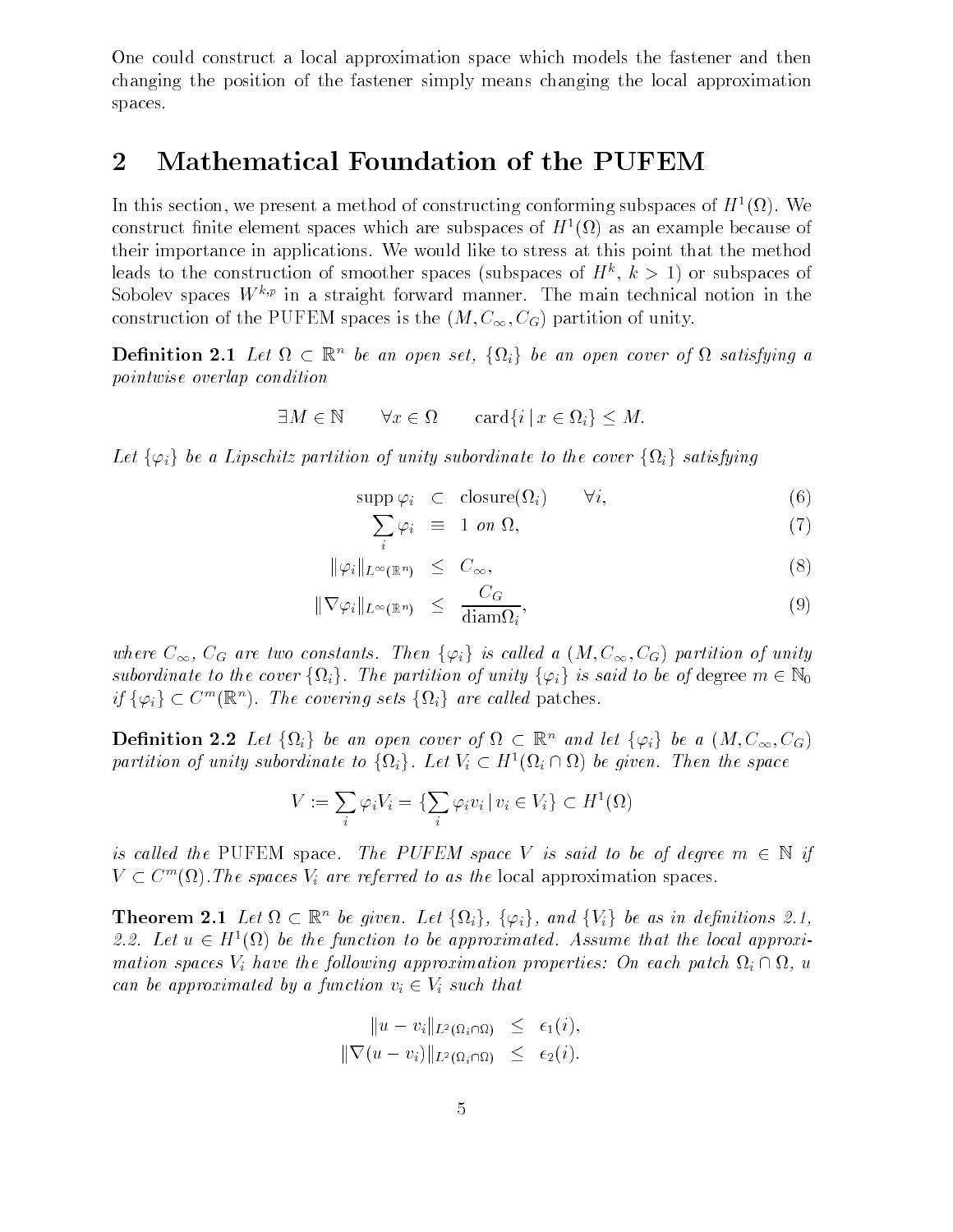Then the function

$$
u_{ap} = \sum_{i} \varphi_i v_i \in V \subset H^1(\Omega)
$$

satisfies

$$
||u - u_{ap}||_{L^2(\Omega)} \leq \sqrt{M}C_{\infty} \left(\sum_i \epsilon_1^2(i)\right)^{1/2}, \qquad (10)
$$

$$
\|\nabla(u - u_{ap})\|_{L^2(\Omega)} \leq \sqrt{2M} \left( \sum_i \left( \frac{C_G}{\text{diam}\Omega_i} \right)^2 \epsilon_1^2(i) + C_\infty^2 \epsilon_2^2(i) \right)^{1/2}.
$$
 (11)

**Proof:** We will only show estimate (11) because (10) is proved similarly. Let  $u_{ap}$  be defined as in the statement of the theorem. Since the functions  $\varphi_i$  form a partition of unity, we have  $1 \cdot u = (\sum_i \varphi_i)u = \sum_i \varphi_i u$  and thus

$$
\begin{array}{rcl} \|\nabla(u-u_{ap})\|_{L^2(\Omega)}^2 &=& \|\nabla\sum_i\varphi_i(u-v_i)\|_{L^2(\Omega)}^2\\ &\leq & 2\|\sum_i\nabla\varphi_i(u-v_i)\|_{L^2(\Omega)}^2 + 2\|\sum_i\varphi_i\nabla(u-v_i)\|_{L^2(\Omega)}^2. \end{array}
$$

Now, since not more than M patches overlap in any given point  $x \in \Omega$ , the sums  $\sum_i \nabla \varphi_i(u-v_i)$  and  $\sum_i \varphi_i \nabla (u-v_i)$  also contain at most  $M$  terms for any fixed  $x\in \Omega$ . Thus,  $|\sum_i \nabla \varphi_i(u-v_i)|^2 \leq M \sum_i |\nabla \varphi_i(u-v_i)|^2$  and  $|\sum_i \varphi_i \nabla (u-v_i)|^2 \leq M \sum_i |\varphi_i \nabla (u-v_i)|^2$ for any  $x \in \Omega$ . Hence, if we observe that  $\text{supp}\varphi_i \subset \Omega_i$ 

$$
2\|\sum_{i}\nabla\varphi_{i}(u-v_{i})\|_{L^{2}(\Omega)}^{2} + 2\|\sum_{i}\varphi_{i}\nabla(u-v_{i})\|_{L^{2}(\Omega)}^{2} \le
$$
  
\n
$$
2M\sum_{i}\|\nabla\varphi_{i}(u-v_{i})\|_{L^{2}(\Omega)}^{2} + 2M\sum_{i}\|\varphi_{i}\nabla(u-v_{i})\|_{L^{2}(\Omega)}^{2} \le
$$
  
\n
$$
2M\sum_{i}\|\nabla\varphi_{i}(u-v_{i})\|_{L^{2}(\Omega_{i}\cap\Omega)}^{2} + 2M\sum_{i}\|\varphi_{i}\nabla(u-v_{i})\|_{L^{2}(\Omega_{i}\cap\Omega)}^{2} \le
$$
  
\n
$$
2M\sum_{i}\left(\frac{C_{G}^{2}}{(\text{diam}\Omega_{i})^{2}}\epsilon_{1}^{2}(i) + C_{\infty}^{2}\epsilon_{2}^{2}(i)\right)
$$

which finishes the proof.  $\Box$ 

**Remark 2.1:** The constant M controls the overlap of the patches. In particular, not more than M patches overlap in any given point  $x \in \Omega$  of the domain. The patches have to overlap because the functions  $\varphi_i$  are supposed to form a sufficiently regular (here: Lipschitz) partition of unity. Condition  $(9)$  expresses the fact that we need to control the gradient of the partition of unity functions  $\varphi_i$  if we are interested in  $H^1$  estimates. Note that typically  $\epsilon_1(i) \leq C(\text{diam } \Omega_i)\epsilon_2(i)$  so that the terms in the sum of (11) are in a sense balanced

The usual piecewise linear hat functions on a regular (triangular) mesh in two dimensions satisfy the above conditions of a  $(M, C_{\infty}, C_G)$  partition of unity; actually,  $M = 3, C_{\infty} = 1$ , and condition  $(9)$  is satisfied because of the regularity of the mesh, i.e., the minimum angle condition satisfied by the triangulation. Similarly, the classical bilinear finite element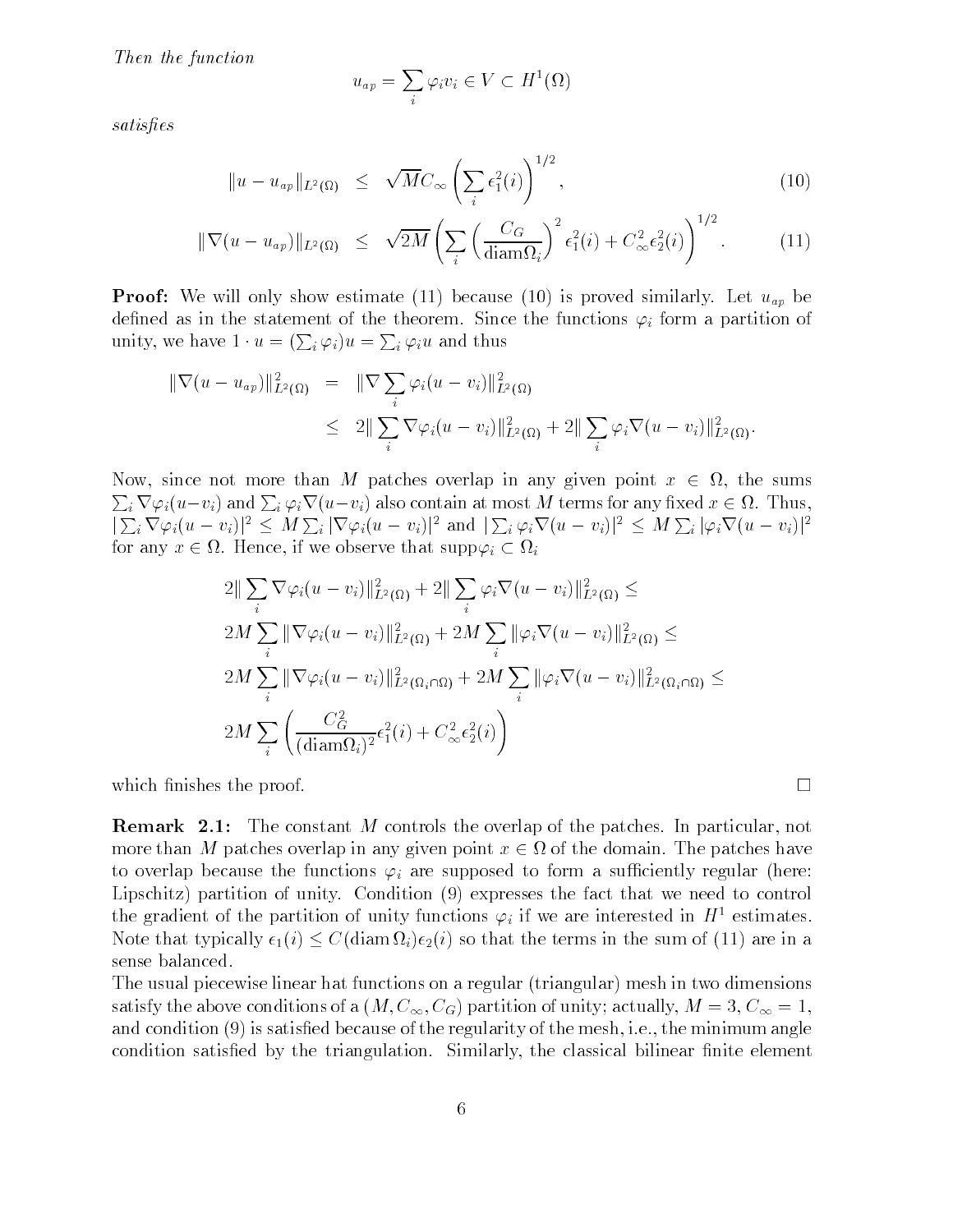functions on quadrilateral meshes form a  $(M, C_{\infty}, C_G)$  partition of unity  $(M = 4, C_{\infty} =$  $1$ .

The PUFEM has approximation properties very similar to the usual h and p version if the local approximation spaces  $V_i$  are chosen to be spaces of polynomials. In fact, if the local approximation spaces consist of polynomials of fixed degree p and the approximation in  $V_i$ is achieved through the smallness of the patch  $\Omega_i$ , the method behaves like the h version. If the patches are kept fixed and the local approximation is achieved by increasing the degree p of the polynomials, which comprise the local spaces  $V_i$ , the method behaves like the p version. In this sense, the PUFEM is a generalization of the  $h$  and p version.

## Examples of Local Approximation Spaces

Let us consider a few examples of systems of functions which have good approximation properties for the solutions to a given differential equation and additionally solve the differential equation themselves. A minimal condition on such a system is that it be dense in the set of all solution. We will see that these systems are not unique and that there are many dense system for a given differential equation. The choice of a particular system thus depends on practical aspects (cost of constructing the functions, ease of evaluation of the functions, i.e., cost of construction of the stiffness matrix; conditioning number of the resulting stiffness matrix) and theoretical aspects (optimality of the system; see remark  $3.5$  below).

## 3.1 Laplace's Equation

Let us begin with Laplace's equation

$$
-\Delta u = 0 \tag{12}
$$

on a bounded Lipschitz domain  $\Omega \subset \mathbb{R}^2$ . The classical approximation theory in  $L^{\infty}$  with harmonic polynomials leads to results of the following form.

**Theorem 3.1 (Szegö)** Let  $\Omega \subset \mathbb{R}^2$  be a simply connected, bounded Lipschitz domain. Let  $\Omega \supset \supset \Omega$  and assume that  $u \in L^2(\Omega)$  is harmonic on  $\Omega$ . Then there is a sequence  $(u_p)_{p=0}^-$  of narmonic polynomials of degree p such that

$$
||u - u_p||_{L^{\infty}(\Omega)} \leq C e^{-\gamma p} ||u||_{L^2(\tilde{\Omega})},
$$
  

$$
||\nabla (u - u_p)||_{L^{\infty}(\Omega)} \leq C e^{-\gamma p} ||u||_{L^2(\tilde{\Omega})}
$$

where  $\gamma$ ,  $\cup$   $\geq$  0 acpend only on st, st.

**Proof:** See [17], [20].  $\sim$  1. The set of the set of the set of the set of the set of the set of the set of the set of the set of the set of the set of the set of the set of the set of the set of the set of the set of the set of the set of the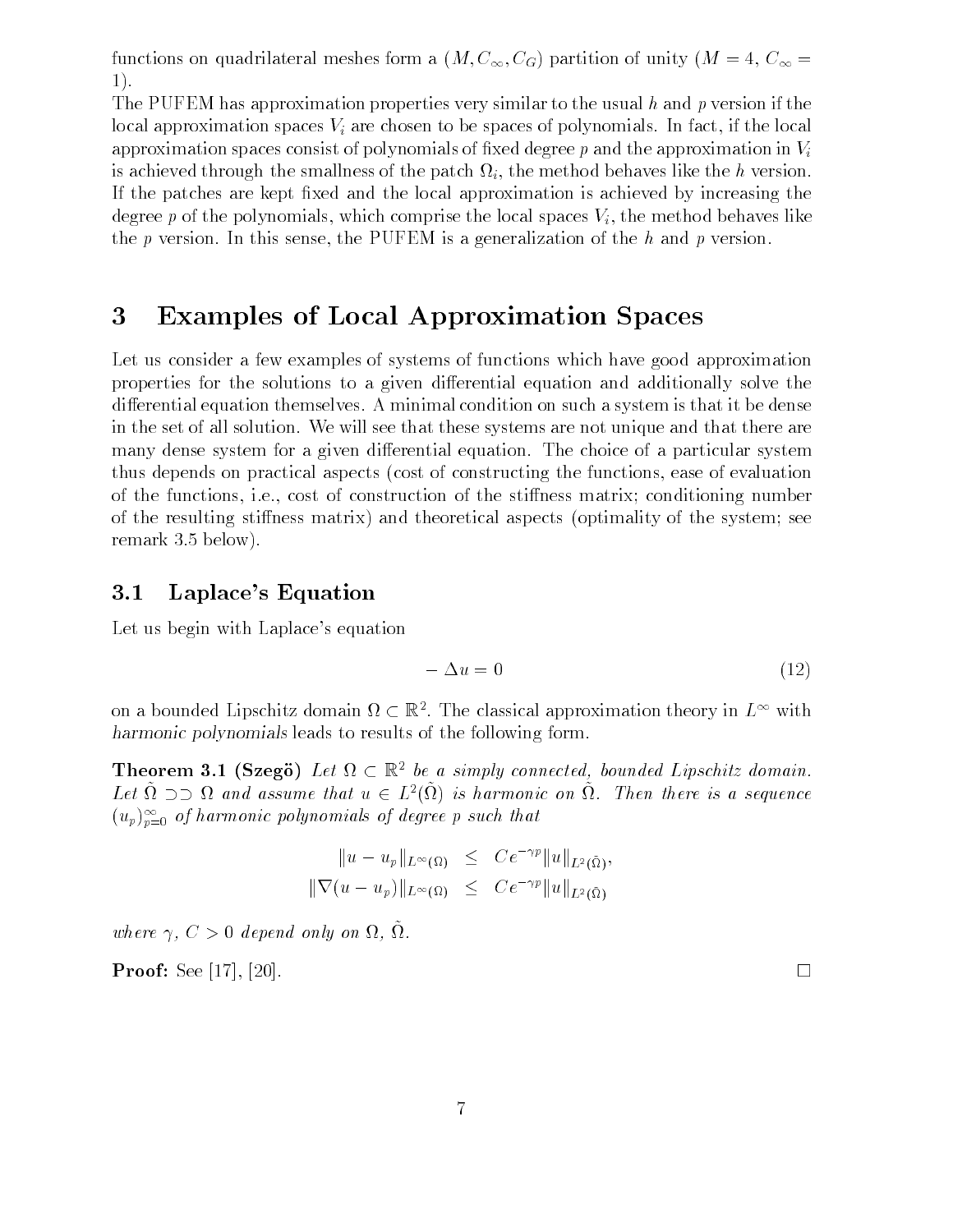**Theorem 3.2** Let  $\Omega$  be a bounded Lipschitz domain, star-shaped with respect to a ball. Let the exterior angle of  $\Omega$  be bounded from below by  $\lambda \pi$ ,  $0 < \lambda < 2$ . Assume that  $u \in$  $H^u(M)$ ,  $\kappa > 1$ , is harmonic. Then there is a sequence  $\left(u_p\right)_{p=2}^{\infty}$  of harmonic polynomials of degree <sup>p</sup> such that

$$
||u - u_p||_{H^j(\Omega)} \leq C(\text{diam}\Omega)^{k-j} \left(\frac{\ln p}{p}\right)^{\lambda(k-j)} ||u||_{H^k(\Omega)}, \qquad j = 0, \ldots, [k]
$$

where  $C > 0$  depends only on the shape of  $\Omega$  and k.

See [8] for a proof of theorem 3.2. Note that typically  $\lambda \leq 1$  and that for domains with re-entrant corners,  $\lambda$  can be significantly less than 1.

Remark The restriction in theorem that be starshaped with respect to a ball is not a big constraint for our purposes because we are interested in local estimates on patches and the patches are typically chosen to be star-shaped.

**Remark 3.3:** We note that the error estimates of theorem 3.1 are (up to the constants involved) similar to the estimates one obtains for the approximation with full spaces of polynomials in that the dependence on  $p$  is essentially the same. However, since the number of harmonic balmonices at waxer b is the number of the number of balmonical of degree p is  $\frac{P(P_1, p_2)}{2}$ , 1  $t_1$ , the approximation with mixture  $\mathbf{r}_1$  ,  $\mathbf{r}_2$  is assumed in  $(\mathbf{r}_1, \mathbf{r}_2, \mathbf{r}_1, \mathbf{r}_2, \mathbf{r}_2, \mathbf{r}_2, \mathbf{r}_1, \mathbf{r}_2, \mathbf{r}_2, \mathbf{r}_2, \mathbf{r}_1, \mathbf{r}_2, \mathbf{r}_2, \mathbf{r}_2, \mathbf{r}_1, \mathbf{r}_2, \mathbf{r}_2, \mathbf{r}_2, \math$ better in terms of error versus degrees of freedom

**Remark 3.4:** We formulated theorem 3.2 in an  $H^+$  framework. Similar results in an  $L^{\infty}$  setting can be found in [9], for example. Those estimates also exhibit the loss in the rate of the approximability when the domain  $\Omega$  has re-entrant corners.

Remark 3.5: Harmonic polynomials are not the only system of functions which are dense in the class of solutions to Laplace's equation. For example, the systems  $\{ \text{Re } e^{nz}, \text{Im } e^{nz} \mid n \in \mathbb{N}_0 \}, \text{or } \{ \text{Re } z^{-n}, \text{Im } z^{-n} \mid n \in \mathbb{N}_0 \}$  (if  $0 \notin \Omega$ ), or the system of rational functions are dense in the set of solutions of Laplace's equation. The system of harmonic polynomials is optimal in the sense of *n*-width for the approximation of rotationally invariant spaces of harmonic functions on discs (see  $[15]$ ).

### 3.2 Elasticity Equations

The solutions of the equations of linear elasticity (in the absence of body forces) in two dimensions can be expressed in terms of two holomorphic functions (see  $[10]$ ). Let us consider the case of plain strain on a bounded Lipschitz domain  $\Omega \subset \mathbb{R}^2$  and let  $\lambda$ , be the Lambert constants of the material for the case of provint stress from the whole follows  $\lambda$  by  $\lambda$  =  $2\lambda\mu$ /( $\lambda + 2\mu$ )). The displacement field ( $u, v$ ) can be expressed by two holomorphic functions  $\varphi, \psi$ :

$$
2\mu(u(x,y) + iv(x,y)) = \kappa \varphi(z) - z\overline{\varphi'(z)} - \overline{\psi(z)}
$$
(13)

where  $\alpha$  is the state  $\alpha$  summer and  $\alpha$  is  $\alpha$  is  $\alpha$  in  $\alpha$  and  $\alpha$  and  $\alpha$  is the state state  $\alpha$ the holomorphic functions  $\varphi, \psi$  are unique up to the normalization of  $\varphi(z_0) = 0$  in a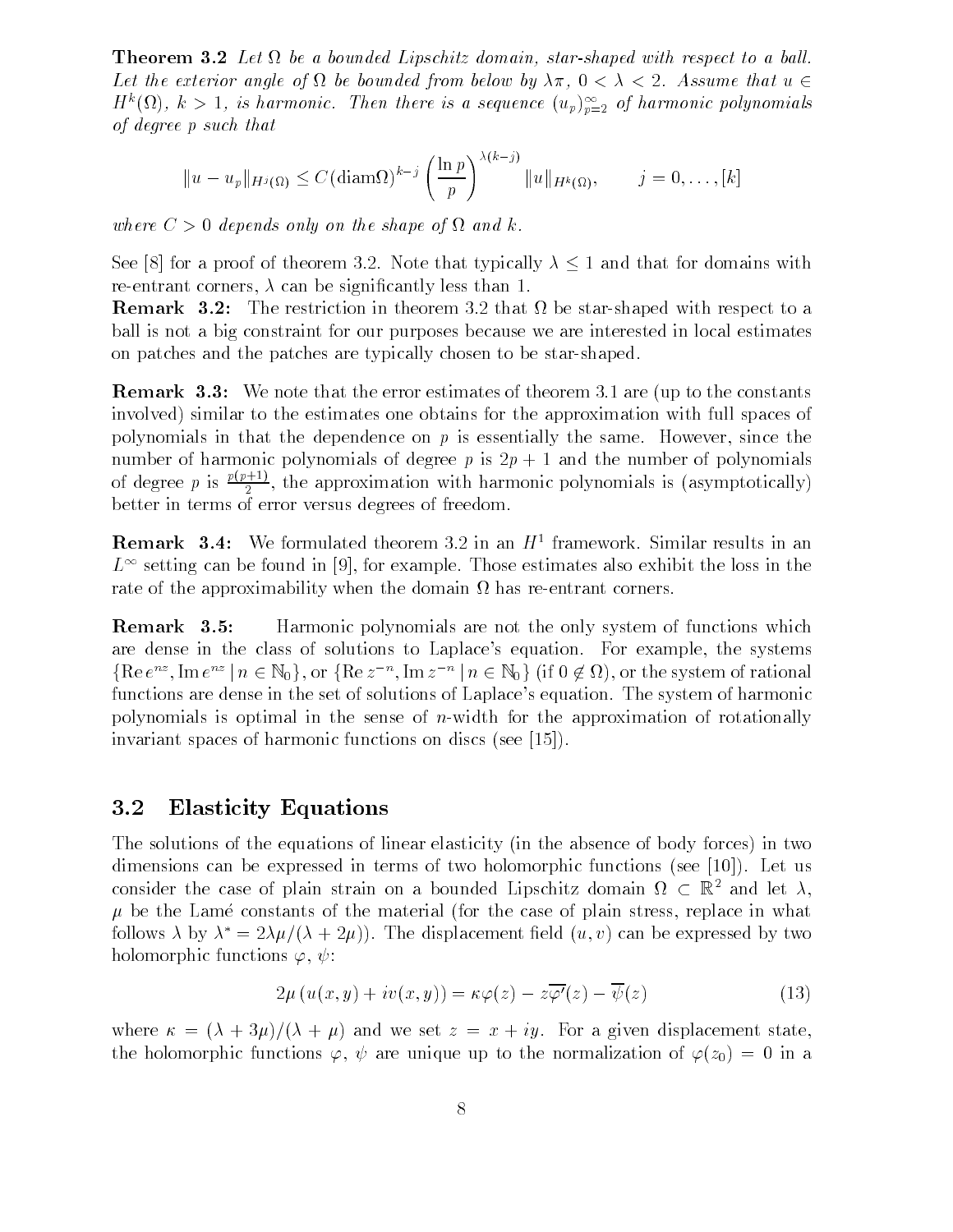point  $z_0 \in \Omega$ . Thus, we may approximate the displacement field  $(u, v)$  by "generalized harmonic polynomials"

$$
2\mu(u + iv) = \kappa \varphi_p(z) - z\overline{\varphi_p'}(z) - \overline{\psi_p}(z)
$$
\n(14)

where the functions  $\varphi_p$ ,  $\psi_p$  are complex polynomials of degree p

$$
\varphi_p(z) = \sum_{n=1}^p a_n (z - z_0)^n
$$

$$
\psi_p(z) = \sum_{n=0}^p b_n (z - z_0)^n
$$

with complex coefficients  $a_n$ ,  $b_n$ . In a real formulation, the displacements u and v are obtained by taking the real and imaginary parts of the elements of the space  $V$  (as a vector space over <sup>R</sup> of dimension ! p

$$
V = \text{span} \{1, i, \overline{(z-z_0)^n}, i\overline{(z-z_0)^n},
$$
  

$$
\kappa(z-z_0)^n - n(z-z_0)\overline{(z-z_0)^{n-1}},
$$
  

$$
i\kappa(z-z_0)^n - in(z-z_0)\overline{(z-z_0)^{n-1}} \mid n = 1, ..., p\}.
$$

The approximation properties of these "generalized harmonic polynomials" are very similar to the approximation properties of the harmonic polynomials for the approximation of solutions of Laplace's equation. Obviously, in the case that the displacement field satisfies the elasticity equations on a domain  $\Omega \supset \supset \Omega$ , the estimates of theorem 3.1 produce similar estimates for the error in the displacement field and stress field for the approximation with "generalized harmonic polynomials". The analogous theorem to theorem 3.2 takes the form

**Theorem 3.3** Let  $\Omega \subset \mathbb{R}^2$  be a bounded Lipschitz domain, star-shaped with respect to a ban. Let the exterior angle of it be bounded from below by An. Assume that the displacement field  $(u, v) \in H^k(\Omega)$ ,  $k \geq 1$ . Then  $(u, v)$  can be approximated by "generalized harmonic polynomials" of degree p such that

$$
||2\mu(u+iv) - (\kappa \varphi_p - (z-z_0)\overline{\varphi'_p} - \overline{\psi_p})||_{H^j(\Omega)} \le C(\text{diam}\Omega)^{k-j} \left(\frac{\ln p}{p}\right)^{\tilde{\lambda}(k-j)} \|(u,v)\|_{H^k(\Omega)}
$$

for for a constant C depends only on the shape of an direct in

**Proof:** The proof can be found  $\begin{bmatrix} 8 \end{bmatrix}$ . A density assertion for these "generalized harmonic polynomials" in the space of solutions of the elasticity equations can also be found in  $[6]$ (under stronger assumptions, however).  $\Box$ 

**Remark 3.6:** As in the example with Laplace's equation, we are not restricted to using harmonic polynomials. Analogous systems based on functions of the form  $e^{i\phi}$ , or polynomials in  $1/z$  are also dense in the set of solutions of the elasticity equations.

**Remark 3.7:** The theory can be extended to problems with certain loads. In many practical applications the load is simple constant polynomial and an explicit particular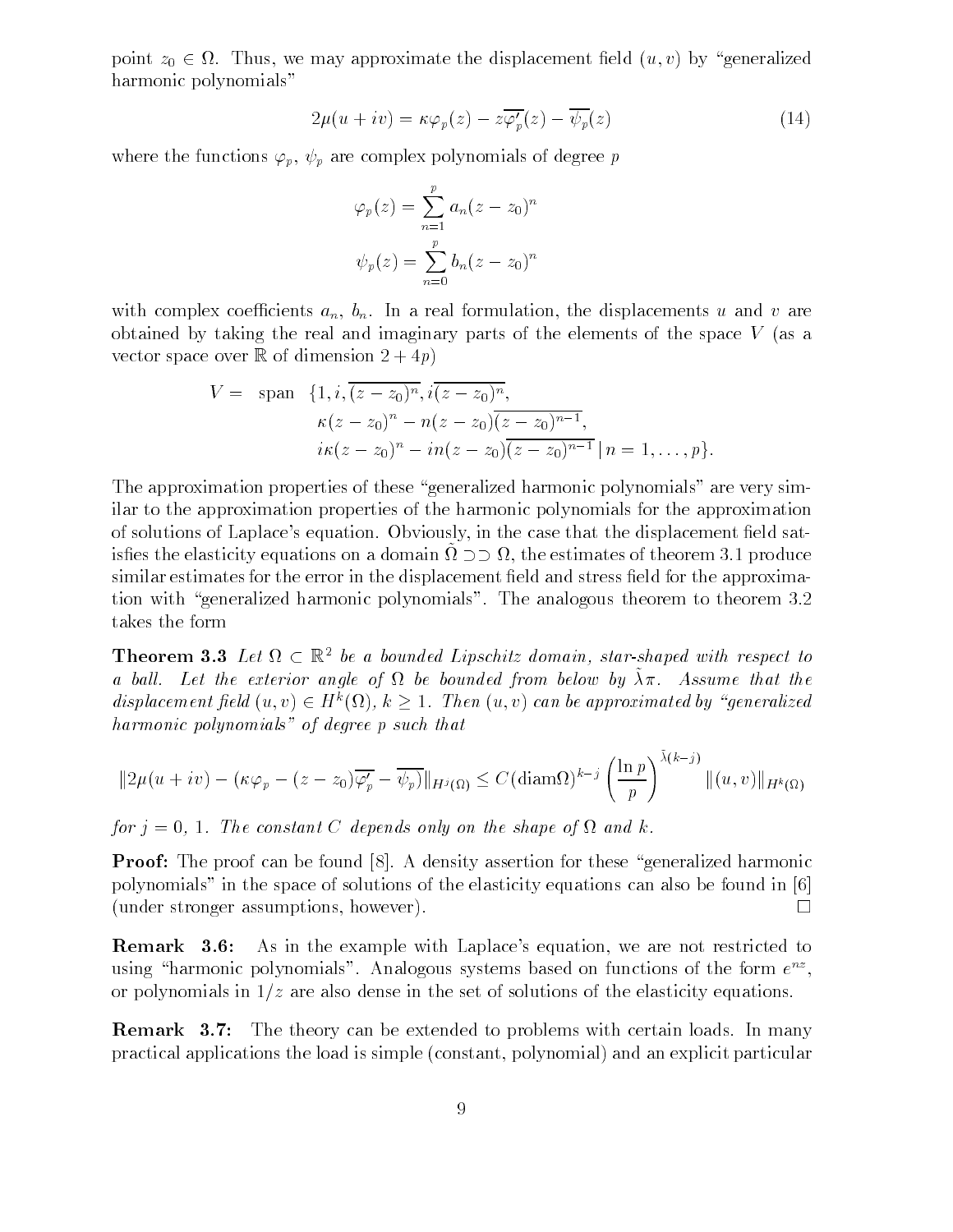solution of the elasticity equations is known. Thus, augmenting the space  $V$  by this particular solution allows us to deal with these problems successfully in the framework of approximating the sought solution by functions which solve the differential equation.

### 3.3 Helmholtz's Equation

In this section let us consider the Helmholtz equation on a bounded Lipschitz domain  $\Omega\subset\mathbb{R}^2$ :

$$
\Delta u + k^2 u = 0 \qquad \text{on } \Omega \subset \mathbb{R}^2 \tag{15}
$$

where  $k > 0$  is the wave number. For this problem we discuss two sets of functions which have good approximation properties for the general solution of  $(15)$ . Define "generalized" harmonic polynomials" of degree  $p$  by

$$
V^{V}(p) = \text{span}\left\{e^{\pm in\theta}J_{n}(kr) \mid n = 0,\ldots,p\right\} \tag{16}
$$

where we used polar coordinates  $(r, \theta)$  and the functions  $J_n$  are the usual Bessel functions of the first kind (see, e.g., [5]). The nomenclature "generalized harmonic polynomials" comes from the fact that these functions are the direct analogues of harmonic polynomials via the theory of Bergman and Vekua  $([3], [19])$ . In fact, the approximation results for the approximation of harmonic functions with harmonic polynomials carry over to the case of the approximation of the solutions of  $(15)$  with "generalized harmonic polynomials":

Theorem Let beabounded Lipschitz domain starshaped with respect to a bal l-Let the exterior angle of  $\Omega$  be bounded from below by  $\lambda \pi$  and assume that  $u \in H^s(\Omega)$ ,  $s \geq 1$ , solves (15). Then there are functions  $u_p \in V^V(p)$  such that

$$
||u - u_p||_{H^j(\Omega)} \le C(\Omega, s, k) \left(\frac{\ln p}{p}\right)^{\lambda(s-j)} ||u||_{H^s(\Omega)} \qquad j = 0, 1
$$

where  $C(\Omega, s, k) > 0$  depends only on  $\Omega$ , k, and s.

**Proof:** see [8].

As in the case of the approximation of solutions to Laplace's equation, there are many other alternatives to the choice of "generalized harmonic polynomials". For example, one can approximate the solutions of  $(15)$  with systems of plane waves:

$$
W(p) = \text{span}\left\{\exp\left[ik(x\cos\theta_j + y\sin\theta_j)\right] \,|\,\theta_j = \frac{2\pi}{p}j, j = 0, \ldots, p-1\right\}.\tag{17}
$$

One can show that these systems of plane wave have approximation properties which are very similar to the approximation with "generalized harmonic polynomials":

**Theorem 3.5** Under the same assumptions as in theorem 3.4 there are functions  $u_n \in$  $W(p)$  such that

$$
||u - u_p||_{H^j(\Omega)} \le C(\Omega, s, k) \left(\frac{\ln^2 p}{p}\right)^{\lambda(s-j)} ||u||_{H^s(\Omega)} \qquad j = 0, 1
$$

where  $C(\Omega, s, k) > 0$  depends only on  $\Omega$ , k, and s.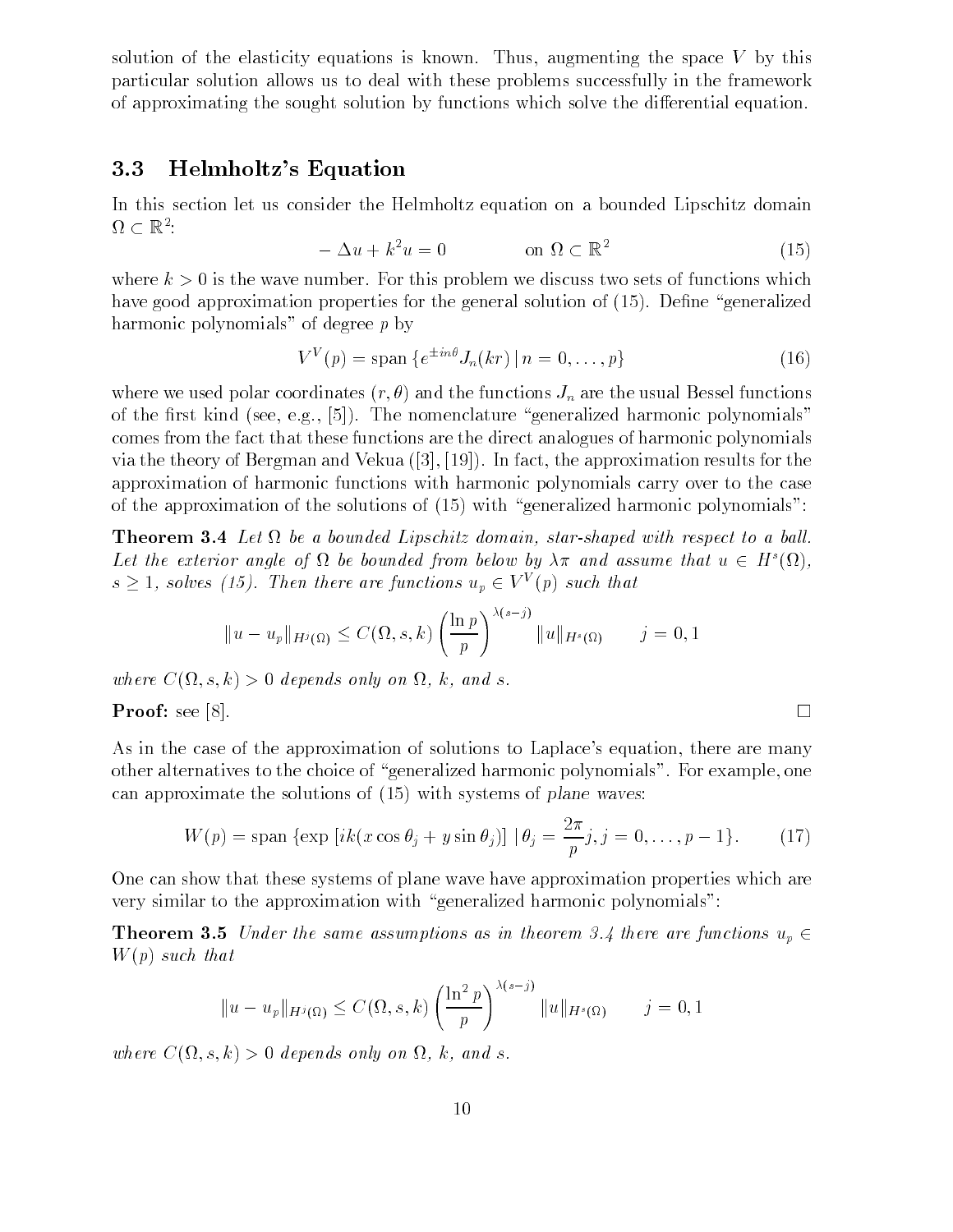What are the differences between the generalized harmonic polynomials and the systems of plane waves? Just as the harmonic polynomials were optimal in the sense of n-width for the approximation of rotationally invariant spaces of harmonic functions on discs the generalized harmonic polynomials are optimal in the sense of  $n$ -width for rotationally invariant spaces of solutions of  $(15)$  for the special case of  $\Omega$  being a disc.

An advantage of systems of plane waves is that they might be easier to use in practical applications. Plane waves can be written as products of functions of x and of  $\eta$  only: thus if the patches consists of rectangles aligned with the coordinate axes then the integrals appearing in the stiffness matrix can written as products of one dimensional integrals and evaluated cheaply. This observation has been exploited in section 5.1. Let us finish this section by mentioning that these "generalized harmonic polynomials" and the systems of plane waves lead to exponential rates of convergence if the function  $u$  is analytic up to boundary

**Theorem 3.6** Let  $\Omega \subset \mathbb{R}^2$  be a simply connected, bounded Lipschitz domain. Let  $\Omega \supset \supset$  $\Omega$  and assume that  $u \in L^2(\Omega)$  solves the homogeneous Helmholtz equation on  $\Omega$ . Then

$$
\inf_{u_p \in V^V(p)} \|u - u_p\|_{H^1(\Omega)} \leq C e^{-\gamma p} \|u\|_{L^2(\tilde{\Omega})}
$$
\n
$$
\inf_{w_p \in W(p)} \|u - w_p\|_{H^1(\Omega)} \leq \tilde{C} e^{-\tilde{\gamma}p/\ln p} \|u\|_{L^2(\tilde{\Omega})}
$$

where C,  $\tilde{C}$ ,  $\gamma$ , and  $\tilde{\gamma}$  depend only on  $\Omega$ ,  $\tilde{\Omega}$ , and k.

## 3.4 Change of Variables Techniques: Rough Coefficients and Elasticity Equations with Corners

The idea of the PUFEM is to enable the user to employ functions with good local approximation properties. These functions do not necessarily have to solve the differential equation. In fact, it can sometimes be too costly to create "optimal" functions. One method to create functions which have good local approximation properties is obtained by an appropriate change of variables. Let us assume that the change of variables  $x \mapsto \tilde{x}$ transforms the sought solution  $u$  into a function  $\tilde{u}$  which is smoother than  $u$ . Then, this  $\alpha$  definition and  $\alpha$  can be approximated well by polynomials  $P(x)$ . This suggests that a good choice for the approximation of u are the mapped "polynomials"  $P(x) = \tilde{P}(\tilde{x})$ where the functions  $\tilde{P}$  are polynomials.

This idea has been analyzed for a model problem with unilaterally rough coefficients in the next section considers in detail the one dimensional analogue of the problem considered in [13]).

The idea of exploiting the improved approximation properties of mapped "polynomials" has been applied very successfully to the problem of the elasticity equations with singu larities The natural change of variables in a two dimensional setting is a conformal map which makes corner singularities or singularities arising at interfaces less pronounced The mapped function can be approximated well by polynomials Mapping the polynomials back under this conformal map leads to the ansatz functions used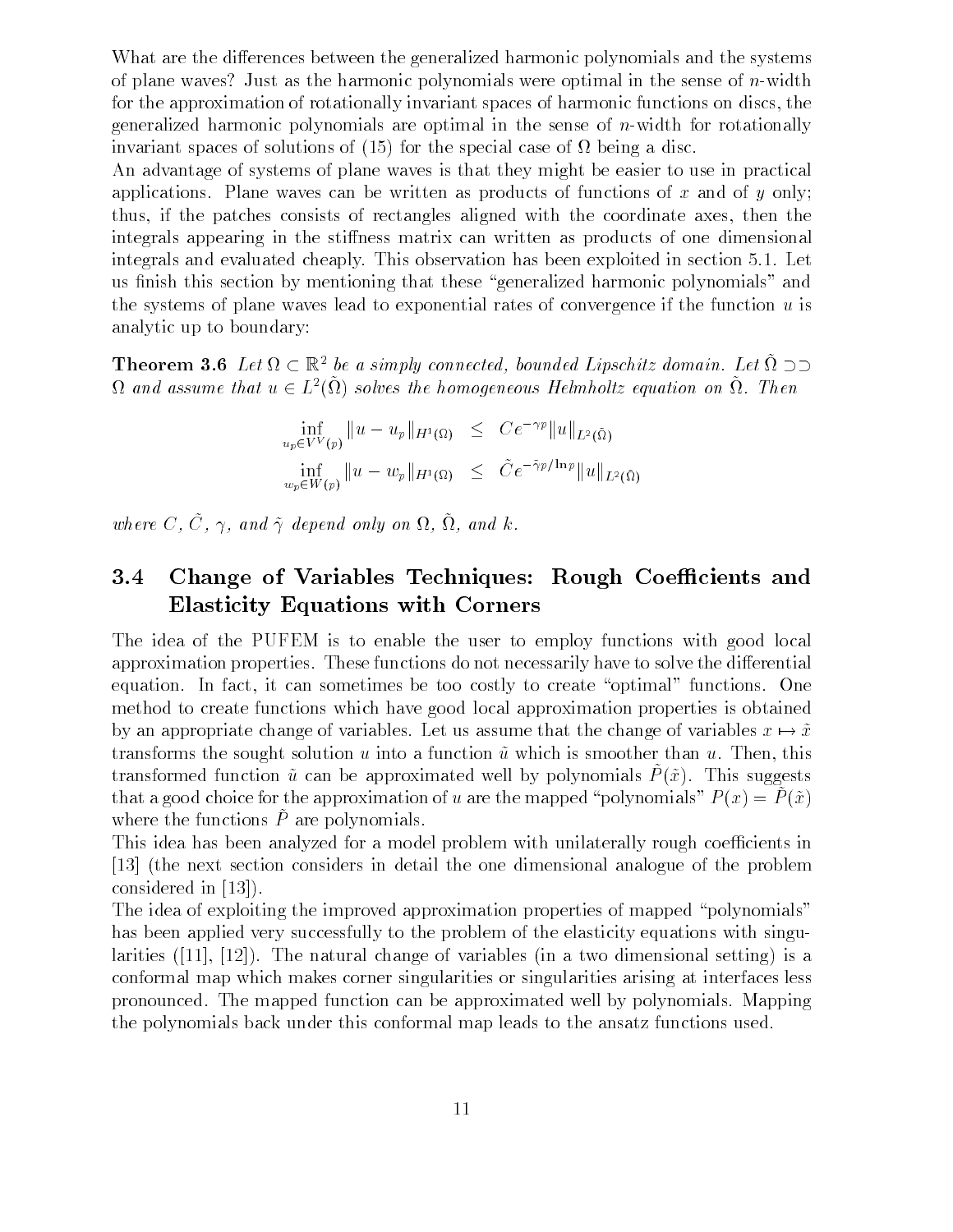### 3.5 The Choice of the Partition of Unity Functions

In the preceding subsections we described various choices of local approximation spaces which have better approximation properties than the spaces of polynomials of degree  $p$ . Let us now turn to the problem of the choice of the partition of unity which puts a given set of local approximation spaces together to produce a conforming global space The conditions on the partition of unity are very weak: a Lipschitz partition of unity suffices to construct a subspace of  $H^+$  according to theorem 2.1.

Let us consider a domain  $\Omega \subset \mathbb{R}^2$ . One possible choice of a partition of unity is a collection of finite element functions. Let  $\Omega \supset \Omega$  be any domain on which a mesh (consisting of triangles or rectangles, say) has been defined. The usual piecewise linear or bilinear hat functions associated with the nodes of this mesh form a partition of unity for  $\Omega$ and therefore for  $\Omega$  as well. The supports of these hat functions can then be taken as the patches  $\Omega_i$ . If the mesh satisfies a minimum angle condition, this partition of unity satisfied all the requirements of theorem first form particular choice has been made form of the numerical example of section

A more general choice of a partition of unity is given by the following procedure. Let  $\{\Omega_i\}$  be a collection of overlapping patches which cover  $\Omega$  and let  $\{\psi_i\}$  be a collection of functions which are supported by the patches  $\Omega_i$ . Then the normalization

$$
\varphi_i = \frac{\psi_i}{\sum_j \psi_j} \tag{18}
$$

yields a partition of unity subordinate to the cover  $\{\Omega_i\}$ . Note that for given i the sum in (18) actually only extends over those j which satisfy  $\Omega_i \cap \Omega_j \neq \emptyset$ . The functions  $\varphi_i$ inherit the smoothness of the functions  $\psi_i$  and thus this normalization technique gives one possible construction of finite element spaces with higher regularity, for example, subspaces of  $H^{\pm}$ .

We have seen in the introduction that a finite element method is completely determined by the bilinear form and the nite dimensional trial and test spaces In order to solve in practice, we have to find bases for the test and trial spaces. Since the finite element spaces V constructed by the PUFEM are of the form  $V = \sum \varphi_i V_i$  where the  $\varphi_i$  are a partition of unity and the  $V_i$  are the local approximation spaces, it is natural to seek a basis of V based on bases of the spaces  $V_i$ . If  $\{v_{i,p} | p = 0, \ldots$ glocal spaces  $V_i$ , one can hope that the functions

$$
\mathcal{B} = \{ \varphi_i v_{i,p} \} \tag{19}
$$

form a basis of V. However, there are a few cases, where the set  $\mathcal{B}$  is not linearly independent. In order to see this, let us consider a one dimensional example. Define  $\Omega = (0,1), h = 1/n, x_i = ih, i = 0, \ldots, n, \Omega_i = (x_i - h, x_i + h),$  and let  $\varphi_i$  be the usual piecewise linear hat function associated with the node  $x_i$ . Now choose for the local approximation spaces  $V_i = \text{span} \{1, x, \ldots, x^p\}, p \in \mathbb{N}$ . The PUFEM space V is then precisely the space of continuous functions which are piecewise polynomials of degree  $p + 1$ , i.e.,  $\dim V = n(p + 1) + 1$ . On the other hand, the set B contains  $n(p + 1) + p + 1$ elements. Thus,  $\beta$  cannot form a basis of V. Of course, this particular example is somewhat contrived and in general the set  $\mathcal{B}$  will form a basis of V. However, this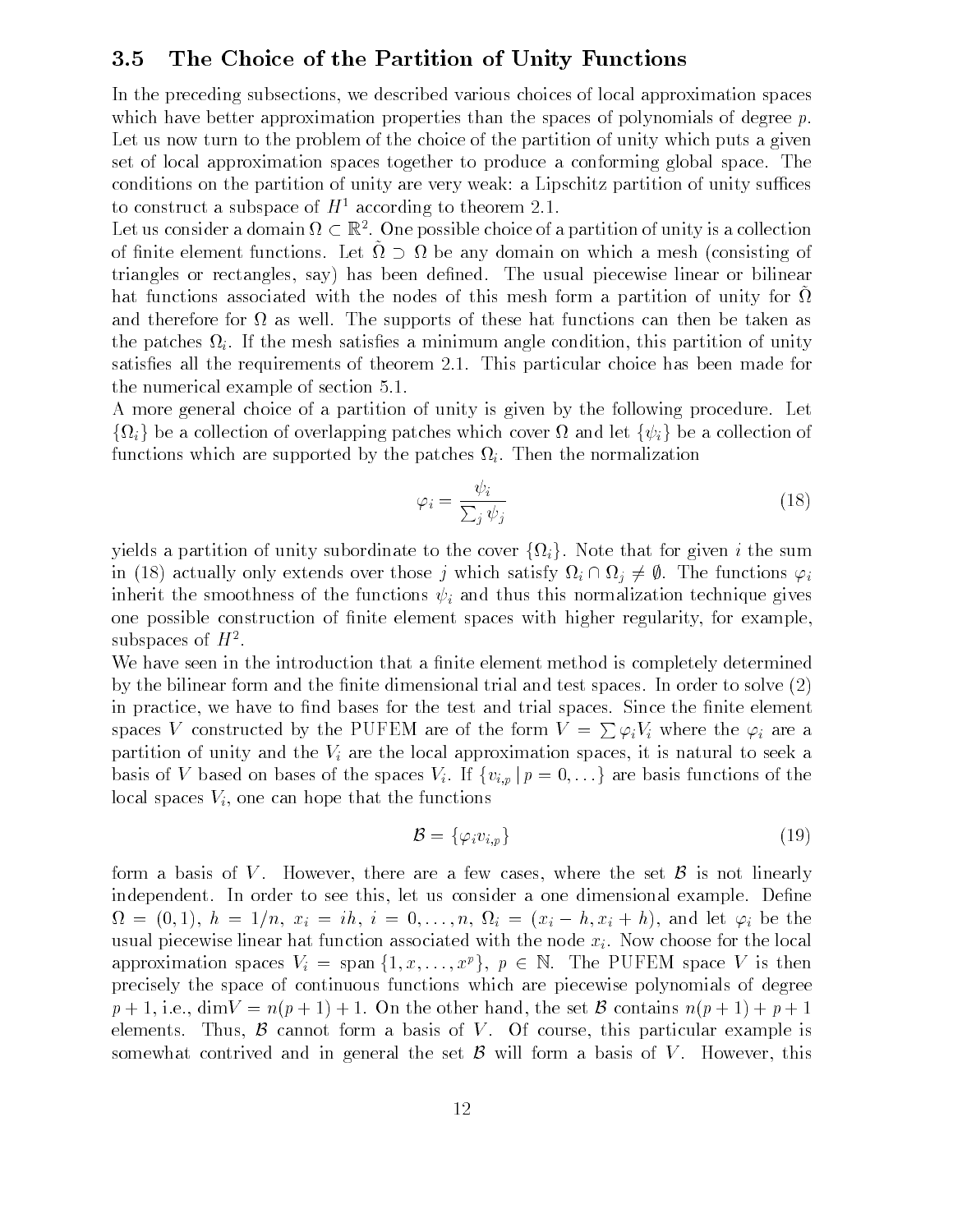example shows that we may have to expect that the elements of  $\beta$  could be nearly linearly dependent which would lead to badly conditioned stiffness matrices.

One way to ensure that the sets  $\beta$  of the form (19) are linearly independent is to constrain the partition of unity in such a way that each function  $\varphi_i$  is identically 1 on a subset of  $\Omega_i$  and all other functions  $\varphi_i$  vanish on this subset.

The linear dependencies in the one dimensional example above can be removed by a slight change of the partition of unity functions It is enough to change those partition of unity functions which are close to boundary Since we will use this particular partition of unity for the numerical example in section 4.3, we describe it in more detail:

$$
x_{i} = ih
$$
  
\n
$$
\Omega_{1} = (0, 2h)
$$
  
\n
$$
\Omega_{i} = (x_{i} - h, x_{i} + h)
$$
  
\n
$$
\Omega_{n-1} = (1 - 2h, 1)
$$
  
\n
$$
\varphi_{1} = \begin{cases}\n1 & \text{if } x \in (0, h) \\
1 - \frac{x - h}{h} & \text{if } x \in (h, 2h) \\
1 + \frac{x - x_{i}}{h} & \text{if } x \in (x_{i} - h, x_{i}) \\
1 - \frac{x - x_{i}}{h} & \text{if } x \in (x_{i}, x_{i} + h) \\
\varphi_{n-1} = \begin{cases}\n1 + \frac{x - x_{i}}{h} & \text{if } x \in (x_{i}, x_{i} + h) \\
1 + \frac{x - (1 - h)}{h} & \text{if } x \in (1 - 2h, 1 - h) \\
1 & \text{if } x \in (1 - h, 1)\n\end{cases}
$$
\n(20)

## A Robust Method for an Equation with Rough Coefficients

### $4.1$ Construction of Robust Local Approximation Spaces

In this section, we want to construct a robust method for the approximation of the solution of an equation with rough coefficients. As a model problem let us consider the elliptic boundary value problem

$$
Lu = -(a(x)u')' + b(x)u = f \t on \t \t \Omega = (0,1)
$$
  
 
$$
u(0) = u(1) = 0 \t (21)
$$

where the coefficients  $a, b \in L^{\infty}(\Omega)$  satisfy coefficients  $a, b \in L^{\infty}(\Omega)$  satisf<br>  $0 < a_0 \le a(x) \le ||a||_{L^{\infty}} < \infty$ ,

: coefficients 
$$
a, b \in L^{\infty}(\Omega)
$$
 satisfy  
\n $0 < a_0 \le a(x) \le ||a||_{L^{\infty}} < \infty$ ,  $0 \le b(x) \le ||b||_{L^{\infty}} < \infty$  on  $\Omega$ .

We assume that the function  $f \in L^{\infty}$ . Observe that the solution u of (21) and the function  $au'$  are Lipschitz continuous, i.e.,

$$
u, au' \in W^{1,\infty}(\Omega).
$$

However, if a is interely in  $L^{\infty}$ , we cannot expect the solution u to be in some  $H^{\infty}(\Omega)$ ,  $\tau > 0$ . Thus, the classical piecewise polynomial milite element spaces may perform very poorly. In fact, the following result holds: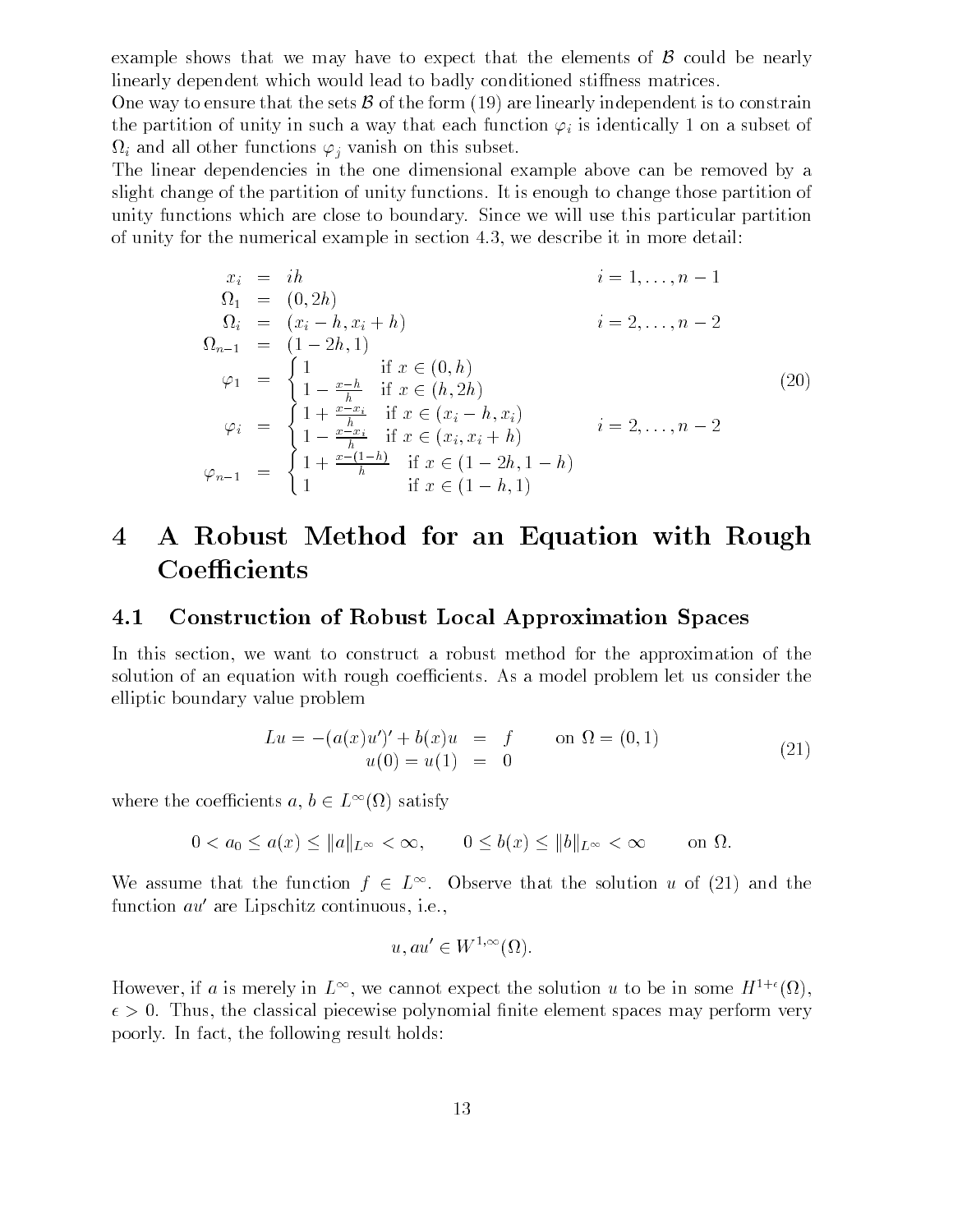Lemma Let <sup>b</sup> <sup>f</sup> in problem  and let &n be any sequence of numbers which decreases monotonically to 0. Then one can find a function  $a \in L^{\infty}$  with  $1 \leq$  $a(x) \leq 2$  and a constant  $C > 0$  such that for any n dimensional space  $V_n$  of continuous, piecewise linear functions

$$
\inf_{u_n \in V_n} \|u - u_n\|_{H^1(\Omega)} \ge C\Phi(n). \tag{22}
$$

#### Proof: [2]

The lemma shows that the usual FEM may converge arbitrarily slowly (as the number of degrees of freedom  $n$  is increased if the coefficient a is summerting rought rove that  $\left(\equiv$ holds for all spaces of continuous, piecewise linear functions, and thus we cannot improve the rate of convergence by choosing the meshes judiciously In practice this means that the classical FEM breaks down for these rough coefficients because "convergence" is only achieved for extremely small mesh sizes h

remark is the coecient and the coecient of the coefficient of the single state  $\alpha$  are infinitely obtained by  $\alpha$ large derivatives) is also covered by the ensuing theory. When the coefficients are smooth but highly oscillatory, the exact solution u may be smooth (in  $H^2$ , say), but  $||u||_{H^2(\Omega)}$  is so large that the asymptotic behavior of the FEM is visible for very small mesh sizes only The special ansatz functions constructed below circumvent this phenomenon and lead to robust finite element methods which behave like the usual FEM for smooth coefficients  $a, b$  (with reasonable bounds on the derivatives).

The goal of this subsection is to construct (local) approximation spaces for the approximation of u which are robust. We construct spaces with any desired order of approximability (for sufficiently smooth right hand side  $f$  – the coefficients a, b, however, are still assumed to be inefery in  $L^{\infty}$  ). In proposition 4.2 we exhibit such spaces. However, ...... .... the solutions of propositions of all the solutions of authority problems problems which not necessarily easier to solve than the original problem, we present approximations of these functions in theorem  $4.1$  which have approximation properties as good as those of proposition is a set of  $\mathbf{p}$  and  $\mathbf{p}$  and  $\mathbf{p}$  are set of  $\mathbf{p}$  and  $\mathbf{p}$  and  $\mathbf{p}$  are set of  $\mathbf{p}$  and  $\mathbf{p}$  and  $\mathbf{p}$  are set of  $\mathbf{p}$  and  $\mathbf{p}$  and  $\mathbf{p}$  and  $\mathbf{p}$  and  $\mathbf{p}$ 

Define

$$
B = \frac{\|b\|_{L^{\infty}}}{a_0}
$$

and let us consider the approximation of u on an interval  $I \subset \Omega$  of length h by two functions  $u_0$ ,  $u_1$  which form a fundamental system for L, i.e., any solution v of the equation  $Lv = 0$  can be expressed as a linear combination of  $u_0, u_1$ .

Proposition Approximation with fundamental systems Let <sup>u</sup> be the solu tion of (21),  $I \subset \Omega$  be an interval of length h, and let  $u_0$ ,  $u_1$  be a fundamental system for L. Under the assumption that  $Bh \leq \gamma < 1$ , there is  $u_h \in V =$  span  $\{u_0, u_1\}$  such that

$$
||u - u_h||_{L^{\infty}(I)} \leq \frac{1}{a_0(1 - \gamma)} h^2 ||f||_{L^{\infty}(I)}
$$
  

$$
|| (u - u_h)'||_{L^{\infty}(I)} \leq \frac{1}{a_0(1 - \gamma)} h ||f||_{L^{\infty}(I)}.
$$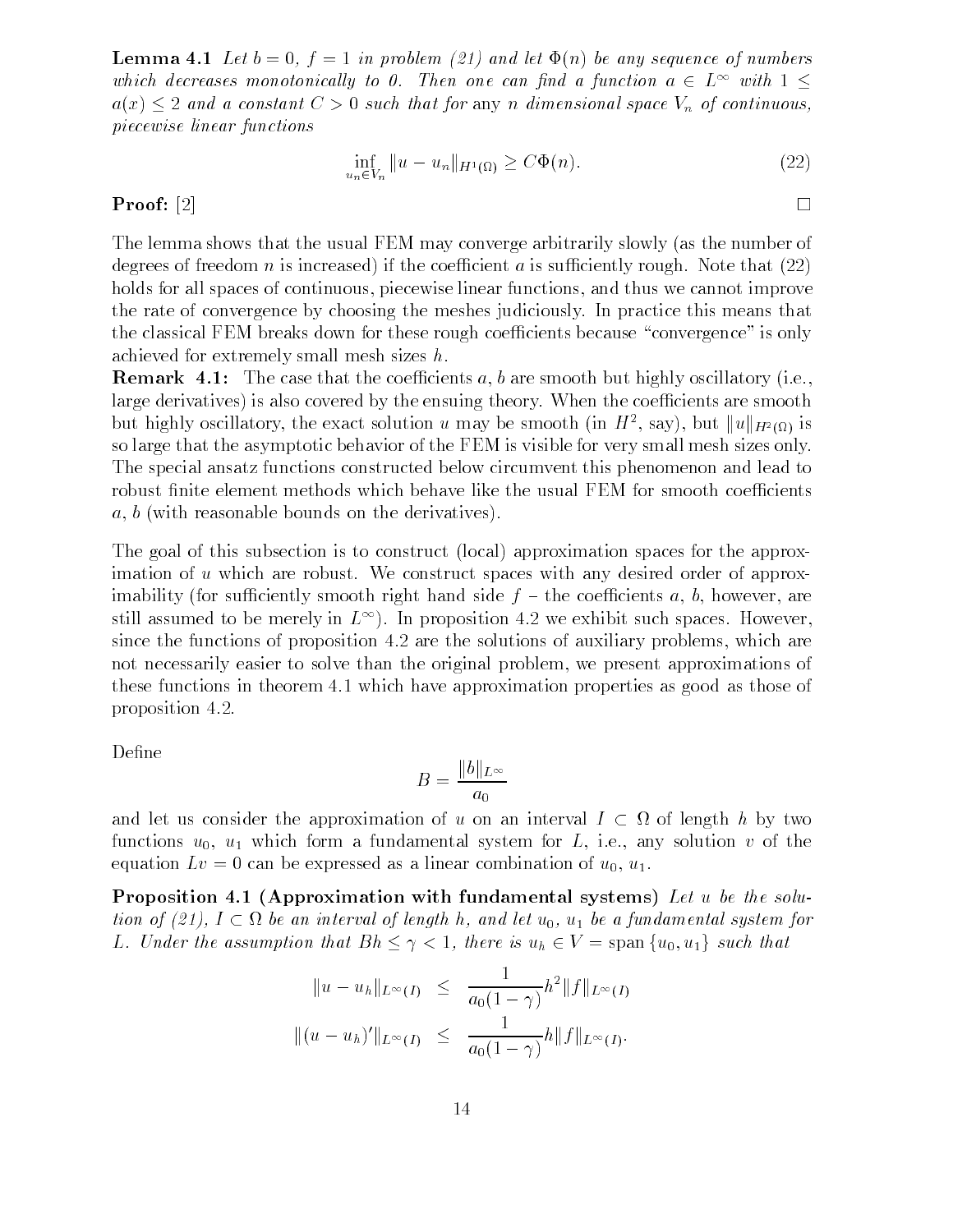**Proof:** Fix  $x_0 \in I$ . Choose  $u_h \in V$  such that the function  $e = u - u_h$  satisfies

$$
Le = f
$$
  $e(x_0) = 0$   $(ae')(x_0) = 0.$ 

Then we have an explicit formula for the error  $e$ 

$$
(ae')(x) = -\int_{x_0}^{x} f - be \, dt. \tag{23}
$$

Since  $e(x_0) = 0$ , we have  $||e||_{L^{\infty}(I)} \leq h||e'||_{L^{\infty}(I)}$  and hence (23) allows us to bound

0, we have 
$$
||e||_{L^{\infty}(I)} \leq h||e'||_{L^{\infty}(I)}
$$
 and hence (23) allows us to  
 $a_0||e'||_{L^{\infty}(I)} \leq ||ae'||_{L^{\infty}(I)} \leq h||f||_{L^{\infty}(I)} + ||b||_{L^{\infty}(I)}h||e'||_{L^{\infty}(I)}$ .

With the assumption that  $1 - Bh \geq 1 - \gamma$  we conclude

$$
||e'||_{L^{\infty}(I)} \leq \frac{1}{a_0(1-\gamma)} ||f||_{L^{\infty}(I)}.
$$

 $\Box$ 

Remark 4.2: One choice of the fundamental system is the following one. Let  $x_0 \in I$ be a reference point and let  $u_0$ ,  $u_1$  solve the initial value problems

$$
Lu_0 = 0
$$
  $u_0(x_0) = 1$   $(au'_0)(x_0) = 0$   
\n $Lu_1 = 0$   $u_1(x_0) = 0$   $(au'_1)(x_0) = 1$ .

Then the function

$$
u_h = u(x_0)u_0 + (au')(x_0)u_1 \in V
$$

satisfies the estimates of proposition 4.1.

We note that the estimates of proposition 4.1 are robust in the following sense. The exact solution, in spite of being merely in  $W^{\gamma,\gamma}$ , can be approximated with accuracy  $O(h)$  independently of the roughness of the coefficients a and b: Only the bounds  $a_0$  and  $||b||_{L^{\infty}}$  enter in the estimates.

Proposition 4.1 gives local approximation spaces which are first order accurate. Let us now construct local approximation spaces which have higher order of accuracy (assuming that the right hand side f is sufficiently smooth). To that end we will augment the space V of proposition by particular solutions to certain right hand sides

 $\mathbf{r}$  , we can compute the proximation of  $\mathbf{r}$  is the system of  $\mathbf{r}$  and  $\mathbf{r}$  and  $\mathbf{r}$  and  $\mathbf{r}$  and  $\mathbf{r}$ be the solution of (21),  $I \subset \Omega$  be an interval of length h,  $x_0 \in I$  be a reference point, and let  $u_0$ ,  $u_1$  be a fundamental system for L. Let  $v_i$ ,  $i \in \mathbb{N}_0$ , be functions such that  $Lv_i = (x - x_0)^i$ .  $f(21)$ ,  $I \subset \Omega$  be an interval of length<br>i a fundamental system for L. Let  $v_i$ ,<br>For  $p \in \mathbb{N}_0 \cup \{-1\}$  define the space

$$
V_p = \begin{cases} \text{span } \{u_0, u_1, v_0, \dots, v_p\} & \text{if } p \in \mathbb{N}_0 \\ \text{span } \{u_0, u_1\} & \text{if } p = -1. \end{cases}
$$

Under the assumption that  $Bh \leq \gamma < 1$  and  $f \in C^{p+1}(\overline{\Omega})$ , there is  $u_h \in V_p$  such that

$$
||u - u_h||_{L^{\infty}(I)} \leq \frac{1}{a_0(1 - \gamma)(p + 1)!} h^{p+3} ||f^{(p+1)}||_{L^{\infty}(I)}
$$
  

$$
|| (u - u_h)'||_{L^{\infty}(I)} \leq \frac{1}{a_0(1 - \gamma)(p + 1)!} h^{p+2} ||f^{(p+1)}||_{L^{\infty}(I)}.
$$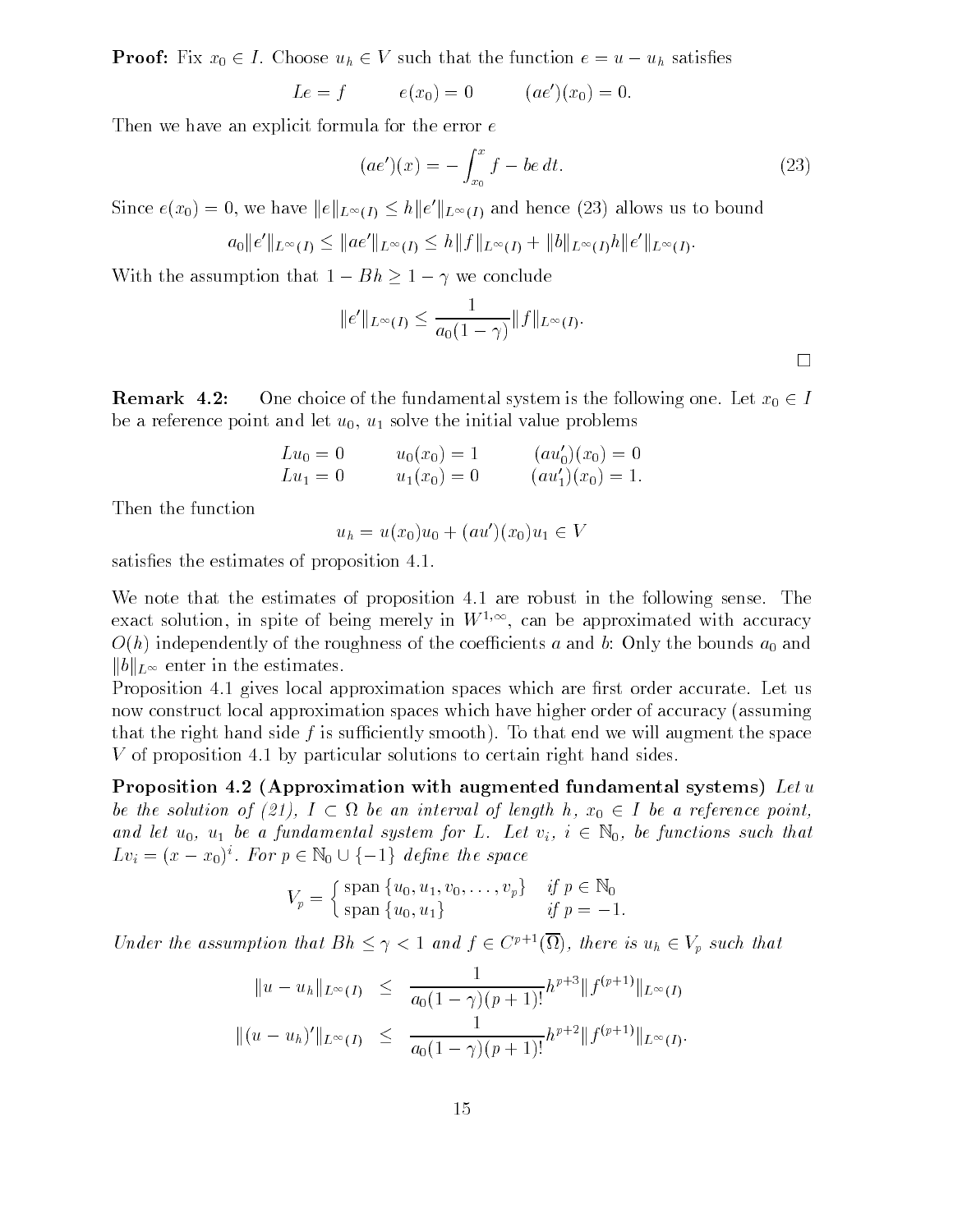**Proof:** The case  $p = -1$  has been handled in proposition 4.1. Let therefore  $p \in \mathbb{N}_0$ . Taylor's theorem allows us to write  $f = \sum_{n=0}^{p} f_n(x - x_0)^n + R(x)$  where  $||R||_{L^{\infty}(I)} \le$  $\frac{h^{p+1}}{(p+1)!} \| f^{(p+1)} \|_{L^{\infty}(I)}$ . Then the function  $e = u - \sum_{n=0}^{p} f_n v_n$  satisfies  $Le = R$  on I. Using  $n<sub>r</sub>$  is  $n<sub>r</sub>$ proposition 4.1 we can approximate e with the functions  $u_0$ ,  $u_1$  and arrive at the desired  $\Box$ 

Proposition permits us to construct robust methods of any desired order assuming that the right hand side  $f$  is sufficiently smooth) if we can find the local approximation functions  $u_0, u_1, v_0, \ldots$  In the special case  $b \equiv 0$ , these functions are explicitly available:

$$
u_0 = 1 \qquad u_1(x) = \int_{x_0}^x \frac{1}{a(t)} dt \qquad v_i(x) = -\frac{1}{i+1} \int_{x_0}^x \frac{(t-x_0)^{i+1}}{a(t)} dt.
$$

In the general case,  $b \neq 0$ , finding  $u_0$ ,  $u_1$ , and the  $v_i$  amounts to solving appropriate auxiliary problems on  $I$ . In practice, we have to find approximations to the functions  $u_0, u_1, v_i$ . In the rest of this section, we will describe one method to approximate these functions and analyze how accurate these approximations have to be. For the approximation of these functions, we will use the fact that they can be written as the solutions of appropriate Volterra integral equations which can be solved by an iterative method We will see that only few iterations are necessary to yield satisfactory approximations of the functions  $u_0, u_1, v_i$ .

For the remainder of the section, let  $I \subset \Omega$  be an interval of length h and let  $x_0 \in I$  be a reference point in  $I$ . Let us consider the initial value problem

$$
Lw = g \in L^{\infty}(I) \qquad w(x_0) = w_0 \qquad (aw')(x_0) = w_1. \tag{24}
$$

The function  $w$  is the solution of the following Volterra integral equation

$$
w = Kw + \tilde{w} \tag{25}
$$

where the operator K and the function  $\tilde{w}$  are defined by

$$
(Kw)(x) = \int_{x_0}^x \frac{1}{a(t)} \int_{x_0}^t b(\tau) w(\tau) d\tau dt
$$
\n(26)

$$
\tilde{w}(x) = w_0 + w_1 \int_{x_0}^x \frac{1}{a(t)} dt - \int_{x_0}^x \frac{1}{a(t)} \int_{x_0}^t g(\tau) d\tau dt.
$$
\n(27)

The theory of Volterra integral equations (see, e.g., [7]) allows us to expand the solution operator  $(I - K)^{-1}$  in a Neumann series, and we can write

$$
w = \sum_{n=0}^{\infty} K^n \tilde{w}.
$$

We introduce now approximations to the exact solution  $w$  by partial sums of this series:

$$
w^N = \begin{cases} \sum_{n=0}^{N} K^n \tilde{w} & \text{if } N \in \mathbb{N}_0 \\ 0 & \text{if } N = -1. \end{cases}
$$
 (28)

We need to estimate  $w - w^N$ . The next two lemmas clarify the approximation properties of the approximants  $w^{\mathbb{N}}$  .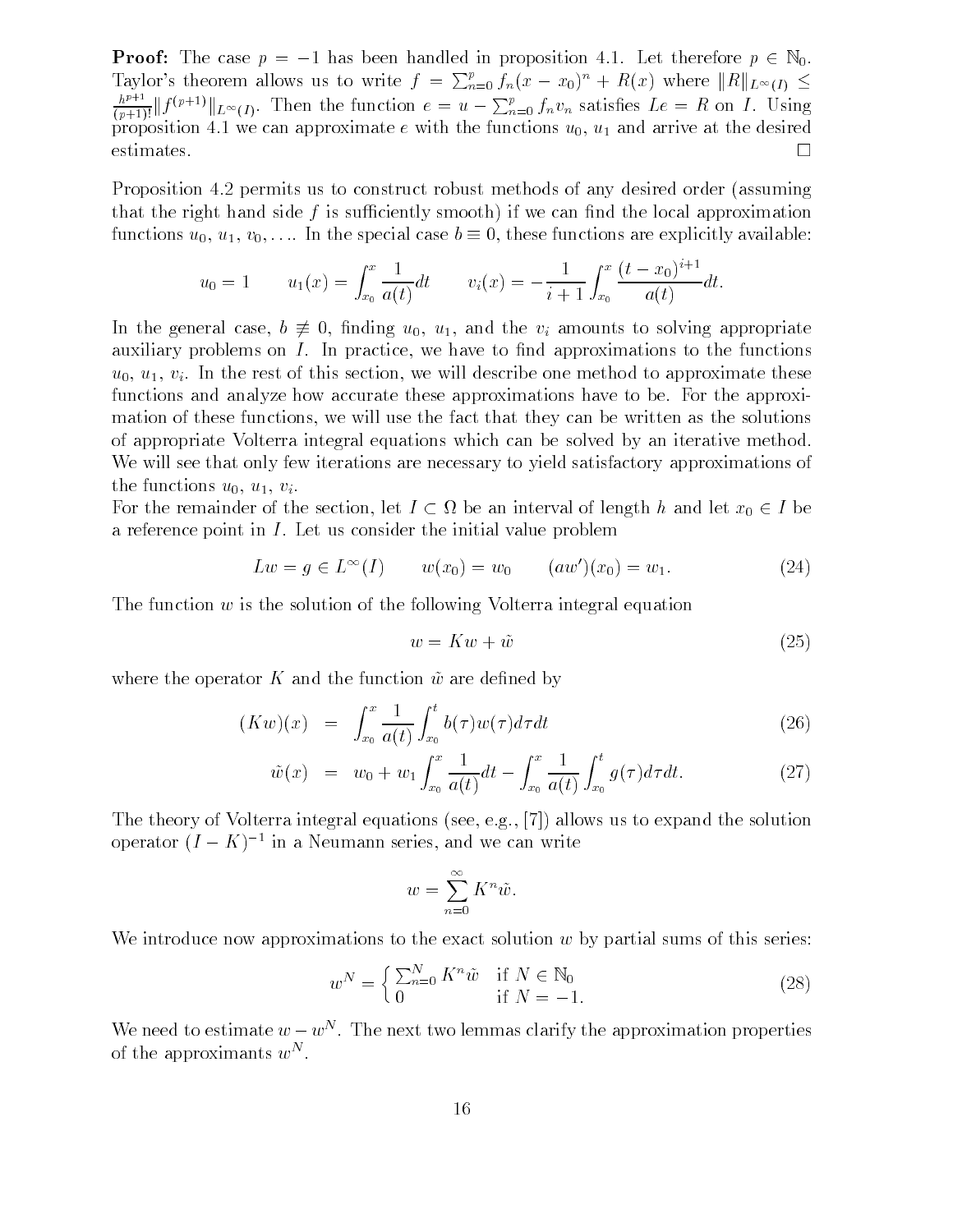**Lemma 4.2** Let the operator K be defined as in (26). Then for any  $w \in L^{\infty}(I)$  and any  $n \in \mathbb{N}_0$  we have

$$
|(K^n w)(x)| \le \frac{B^n |x - x_0|^{2n}}{(2n)!} ||w||_{L^{\infty}(I)}
$$
  

$$
|(K^{n+1} w)'(x)| \le \frac{B^{n+1} |x - x_0|^{2n+1}}{(2n+1)!} ||w||_{L^{\infty}(I)}
$$

where again  $B = a_0^{-1} ||b||_{L^{\infty}}$ .

Proof: The first estimate is the classical estimate for Volterra integral equations (in a  $\mathbb{C}^+$  setting) and may be proved by induction. The second estimate follows from the first  $$ one with the observation

$$
|(KK^n w)'(x)| = \left| \frac{1}{a(x)} \int_{x_0}^x b(t) (K^n w)(t) dt \right| \leq B \left| \int_{x_0}^x |(K^n w)(t)| dt \right|.
$$

 $\mathbf 1$ Neumann series expansion in an  $C^+$  or an W<sup>-101</sup> setting. The Neumann series converges for any  $h > 0$ .

**Lemma 4.5** Let  $w$  be the solution of the fixed point problem  $\{z_j\}$  and let  $w^{\perp}$  be the approximation and the property of the contract of the contract of the contract of the contract of the contract of the contract of the contract of the contract of the contract of the contract of the contract of the contract he solution of the fixed<br>(28) for  $N \in \mathbb{N}_0 \cup \{-1\}$ .

$$
||w - w^N||_{L^{\infty}(I)} \leq h^{2N+2} C_1(N, h, B) ||\tilde{w}||_{L^{\infty}(I)}
$$
  

$$
||(w - w^N)'||_{L^{\infty}(I)} \leq \begin{cases} h^{2N+1} C_2(N, h, B) ||\tilde{w}||_{L^{\infty}(I)} & \text{if } N \in \mathbb{N}_0 \\ ||\tilde{w}'||_{L^{\infty}(I)} + h C_2(0, h, B) ||\tilde{w}||_{L^{\infty}(I)} & \text{if } N = -1 \end{cases}
$$

where  $C_1$ ,  $C_2$  are defined by

$$
C_1(N, h, B) = \frac{B^{N+1}}{(2N+2)!} \sum_{n=0}^{\infty} \frac{(2N+2)!}{(2N+2n+2)!} (Bh^2)^n
$$
  

$$
C_2(N, h, B) = \frac{B^{N+1}}{(2N+1)!} \sum_{n=0}^{\infty} \frac{(2N+1)!}{(2N+2n+1)!} (Bh^2)^n.
$$

**Proof:** We can write  $w - w^N = \sum_{n=N+1}^{\infty} K^n \tilde{w}$  and use the bounds on the operators  $K^n$ obtained in lemma 

: Under the assumption  $\tilde{w} \in W^{1,\infty}(I)$ ,  $\tilde{w}(x_0) = 0$ , the estimate on  $(w - w^N)'$  can be formulated in the following, more compact form:

$$
|| (w - wN)'||_{L^{\infty}(I)} \leq h^{2N+2} C_3(N, h, B) || \tilde{w}' ||_{L^{\infty}(I)}
$$

 $\cdots$  are  $\cdots$  given by

$$
C_3(N, h, B) = \begin{cases} C_2(N, h, B) & \text{if } N \in \mathbb{N}_0 \\ 1 + h^2 C_2(0, h, B) & \text{if } N = -1. \end{cases}
$$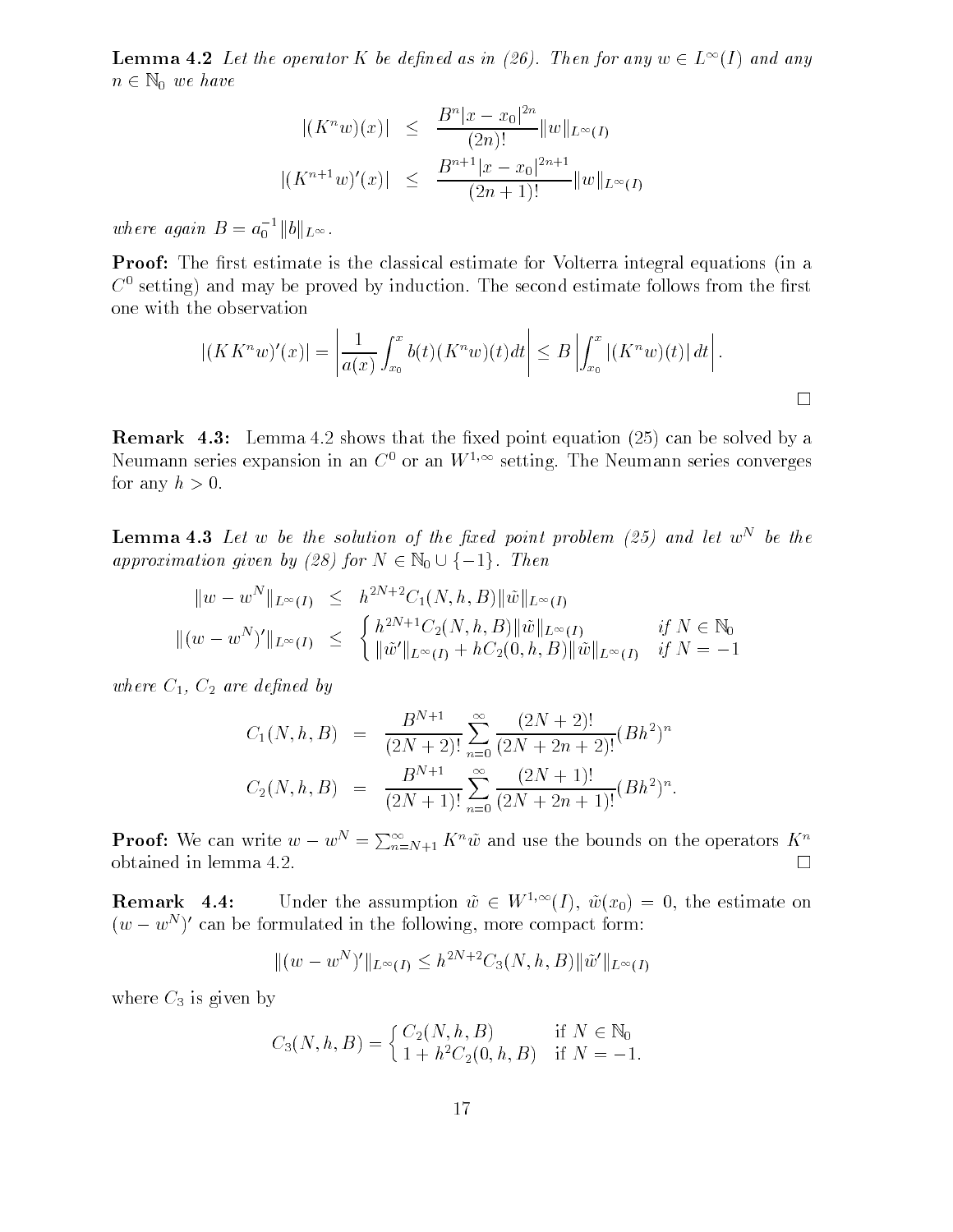**Remark 4.5:** Under the assumptions  $Bh \leq \gamma < 1$ ,  $h < 1$ , we can easily bound  $C_1, C_2$ by

$$
C_1(N, h, B) \le \frac{B^{N+1}}{(2N+2)!} \frac{1}{1 - \gamma h} \quad \text{for } N \in \mathbb{N}_0 \cup \{-1\}
$$
  

$$
C_2(N, h, B) \le \frac{B^{N+1}}{(2N+1)!} \frac{1}{1 - \gamma h} \quad \text{for } N \in \mathbb{N}_0.
$$

This analysis of the total point problem  $\Lambda$  and  $\Lambda$  approximation of approximation of approximation of approximation of approximation of approximation of approximation of approximation of approximation of approximation fundamental system  $u_0$ ,  $u_1$  and for the approximation of particular solutions  $v_i$ . Let  $u_0$ ,  $u_1, v_i$  be given by

$$
Lu_0 = 0 \t u_0(x_0) = 1 \t (au'_0)(x_0) = 0
$$
  
\n
$$
Lu_1 = 0 \t u_1(x_0) = 0 \t (au'_1)(x_0) = 1
$$
  
\n
$$
Lv_i = (x - x_0)^i \t v_i(x_0) = 0 \t (av'_i)(x_0) = 0
$$

which are solutions of problem (25) for appropriately chosen  $w_0, w_1$ , and g. Let  $u_0^-, u_1^-,$ which are solutions of problem (25) for appropriately chosen  $w_0$ ,  $w_1$ , and g. Let  $u_0^N$ ,  $u_1^N$ , and  $v_i^N$ ,  $N \in \mathbb{N}_0 \cup \{-1\}$ , be the approximations to the exact solutions as defined by (28). Then, the following lemma holds:

$$
||u_0 - u_0^N||_{L^{\infty}(I)} \leq h^{2N+2}C_1(N, h, B)
$$
  
\n
$$
||(u_0 - u_0^N)'||_{L^{\infty}(I)} \leq h^{2N+1}C_2(N, h, B) \quad \text{for } N \in \mathbb{N}_0
$$
  
\n
$$
||u_1 - u_1^N||_{L^{\infty}(I)} \leq h^{2N+3}C_1(N, h, B)\frac{1}{a_0}
$$
  
\n
$$
||(u_1 - u_1^N)'||_{L^{\infty}(I)} \leq h^{2N+2}C_3(N, h, B)\frac{1}{a_0}
$$
  
\n
$$
||v_i - v_i^N||_{L^{\infty}(I)} \leq h^{2N+4+i}C_1(N, h, B)\frac{1}{a_0(i+1)(i+2)}
$$
  
\n
$$
||(v_i - v_i^N)'||_{L^{\infty}(I)} \leq h^{2N+3+i}C_3(N, h, B)\frac{1}{a_0(i+1)}.
$$

**Proof:** The proof follows directly from lemma 4.3 and remark 4.4.

 $\mu$  , and the to construct an approximation of the space  $\mu$  are proposition for promine for enables us now to calculate how many terms of the Neumann expansion suffice. Recall that the error estimate of proposition 4.2 for the approximation in  $V_p$  is  $O(h^{r+1})$  (for the error in the derivative). The approximations  $u_0$  ,  $v_1$  , and  $v_i$  have to be calculated with the same accuracy. This gives for the number of terms:

$$
N_0 \geq \frac{p+1}{2}
$$
 for the approximation of  $u_0$   
\n
$$
N_1 \geq \frac{p}{2}
$$
 for the approximation of  $u_1$   
\n
$$
\tilde{N}_i \geq \frac{p-i-1}{2}
$$
 for the approximation of  $v_i$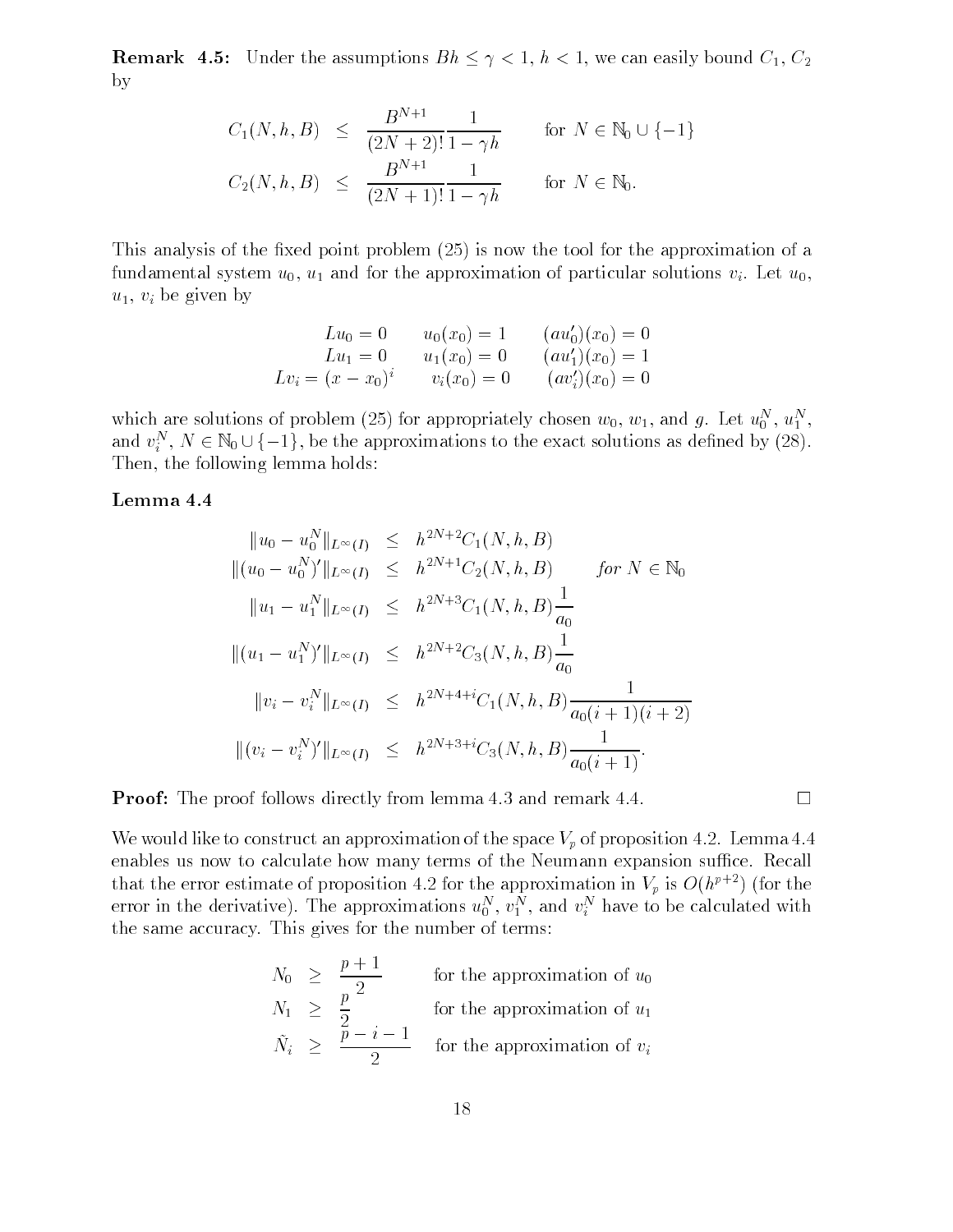where  $N_0$ ,  $N_1$ ,  $\tilde{N}_i \in \mathbb{N}_0 \cup \{-1\}$ . Choosing the smallest  $N_0$ ,  $N_1$ , and  $\tilde{N}_i$  such that these three inequalities are satisfied, we can define

$$
\tilde{V}_p = \begin{cases}\n\text{span } \{u_0^{N_0}, u_1^{N_1}, v_i^{\tilde{N}_i} \mid i = 0, \dots, p\} & \text{for } p \in \mathbb{N}_0 \\
\text{span } \{u_0^0, u_1^0\} & \text{for } p = -1.\n\end{cases}
$$
\n(29)

For example, we have

$$
\tilde{V}_{-1} = \text{span}\{u_0^0, u_1^0\} = \text{span}\{1, \int_{x_0}^x \frac{1}{a(t)} dt\}
$$
\n
$$
\tilde{V}_0 = \text{span}\{u_0^1, u_1^0, v_0^0\} = \text{span}\{1 + \int_{x_0}^x \frac{1}{a(t)} \int_{x_0}^t b(\tau) d\tau dt, \int_{x_0}^x \frac{1}{a(t)} dt, \int_{x_0}^x \frac{t - x_0}{a(t)} dt\}
$$
\n
$$
\tilde{V}_1 = \text{span}\{u_0^1, u_1^1, v_0^0, v_1^0\}
$$
\n
$$
\tilde{V}_2 = \text{span}\{u_0^2, u_1^1, v_0^1, v_1^0, v_2^0\}.
$$

We now show that the space  $v_p$  has indeed the desired approximation properties, i.e., the approximation properties of  $v_p$  are essentially the same as those of the spaces  $v_p$ .

Theorem 4.1 (approximate augmented fundamental system)  $\emph{Let }~I~\subset~\Omega~~be~~an$ interval of length h,  $x_0 \in I$  be any reference point in I, and let u be the solution of (21). **Theorem 4.1 (approximate augmented fundamental system)** Let  $I \subset \Omega$  be an interval of length h,  $x_0 \in I$  be any reference point in I, and let u be the solution of (21).<br>Let  $p \in \mathbb{N}_0 \cup \{-1\}$ ,  $f \in C^{p+1}(\overline{\Omega})$ ,  $\tilde{V}_$ Then there is  $u_h \in V_n$  such that

$$
||u - u_h||_{L^{\infty}(I)} \leq h^{p+3}C(p, B, a_0, \gamma)||f||_{C^{p+1}(\overline{\Omega})}
$$
  

$$
||(u - u_h)'||_{L^{\infty}(I)} \leq h^{p+2}C(p, B, a_0, \gamma)||f||_{C^{p+1}(\overline{\Omega})}
$$

where  $C(p, B, a_0, \gamma)$  depends only on p, B,  $a_0$ ,  $\gamma$ , and  $\Omega$ .

Proof The proof follows very closely the proof of proposition Let us write

$$
f(x) = \sum_{n=0}^{p} \frac{f^{(n)}(x_0)}{n!} (x - x_0)^n + R(x)
$$

where the remainder  $R(x)$  satisfies  $||R||_{L^{\infty}(I)} \leq \frac{\hbar^{p+1}}{(p+1)!} ||f^{(p+1)}||_{L^{\infty}(I)}$ . If we agree to assign<br>the empty sum the value 0, the estimate for R also holds for  $p = -1$ . The approximant of proposition and counts to be chosen to the proposition for also  $\mathcal{C}$ 

$$
u_{ap} = u(x_0)u_0 + (au')(x_0)u_1 + \sum_{n=0}^p \frac{f^{(n)}(x_0)}{n!}v_n.
$$

Because the functions  $v_n$  satisfy  $v_n(x_0) = (av'_n)(x_0) = 0$ , the error  $r = u - u_{ap}$  satisfies

$$
Lr = R
$$
  $r(x_0) = 0$   $(ar')(x_0) = 0.$ 

Let us approximate  $u$  in  $v_p$  by

$$
u_h = u(x_0)u_0^{N_0} + (au')(x_0)u_1^{N_1} + \sum_{n=0}^p \frac{f^{(n)}(x_0)}{n!}v_i^{\tilde{N}_i},
$$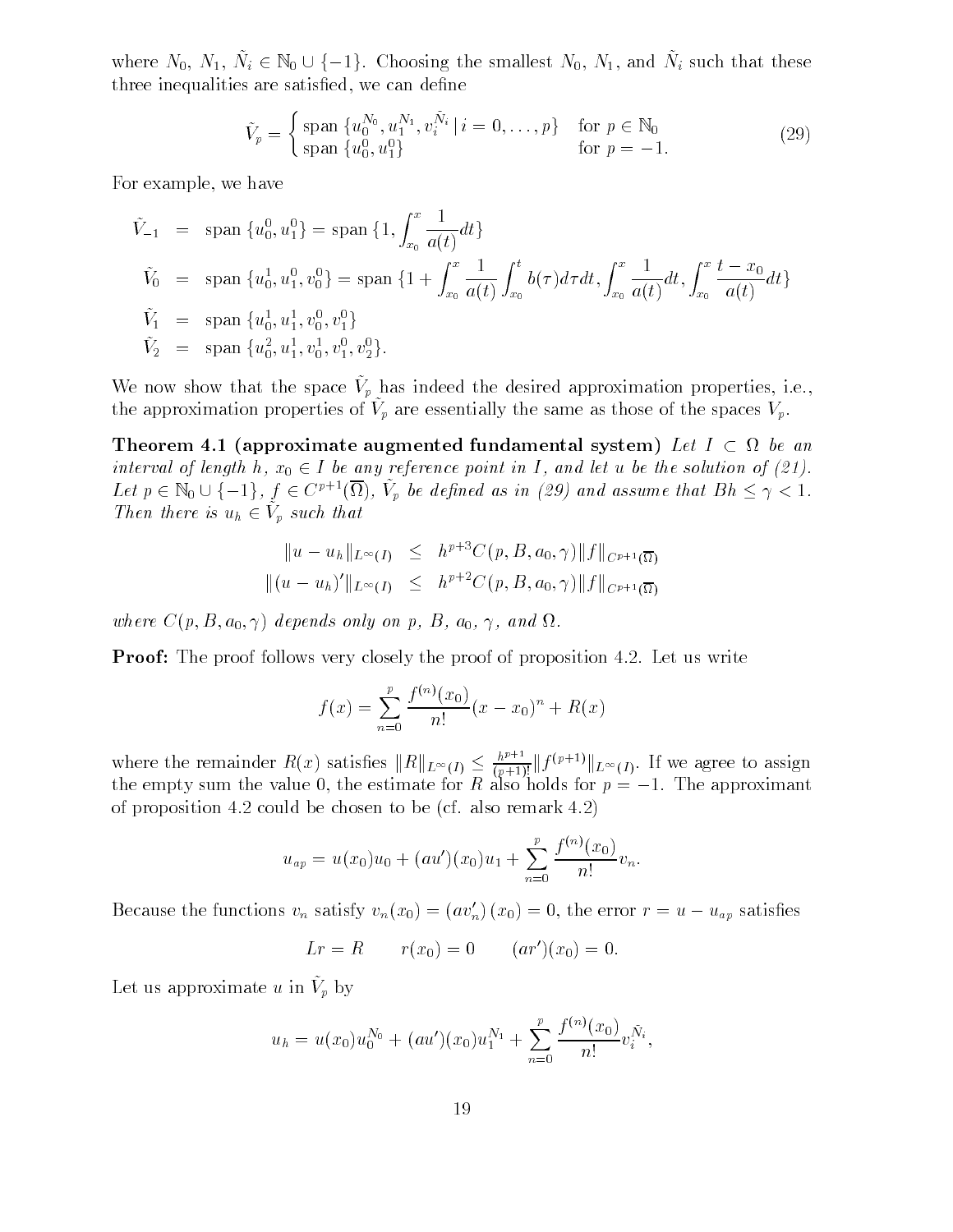and we get the following representation for the error

$$
u - u_h = u(x_0)(u_0 - u_0^{N_0}) + (au')(x_0)(u_1 - u_1^{N_1}) + \sum_{n=0}^p \frac{f^{(n)}(x_0)}{n!}(v_i - v_i^{N_i}) + r.
$$

From lemma 4.3 with  $N = -1$ , we can bound r

$$
||r||_{L^{\infty}(I)} \leq C_1(-1,h,B)\frac{h^2}{a_0}||R||_{L^{\infty}(I)} \leq C_1(-1,h,B)\frac{h^{p+3}}{a_0(p+1)!}||f^{(p+1)}||_{L^{\infty}(I)}
$$
  

$$
||r'||_{L^{\infty}(I)} \leq C_3(-1,h,B)\frac{h}{a_0}||R||_{L^{\infty}(I)} \leq C_3(-1,h,B)\frac{h^{p+2}}{a_0(p+1)!}||f^{(p+1)}||_{L^{\infty}(I)}.
$$

Applying the estimates of lemma 4.4 to the remaining terms of the error representation finishes the proof, if we observe that  $||u||_{L^{\infty}(I)}$ ,  $||au'||_{L^{\infty}(I)}$  can be bounded by  $C(a_0, B, \Omega)$   $||f||_{L^{\infty}(\Omega)}$ ;  $C(a_0, B, \Omega)$  depends only on  $a_0, B$ , and  $\Omega$  according to standard regularity theory  $\Box$ 

**ILEMARK 4.0.** The approximation properties of the space  $y = 1$  can be understood with the ideas of section of  $\omega$  well introduced the data and variable of variables  $\omega$  x  $\frac{1}{2}$   $\frac{1}{2}$  $rx \quad 1$  $0 \frac{1}{a(t)} dt$ ,  $\mathbf{1}$  transformed to a problem of the form of the form of the form of the form of the form of the form of the form

$$
-\tilde{u}'' + \tilde{b}\tilde{u} = \tilde{f}
$$

where b, f are still in  $L^{\infty}$  and hence  $\tilde{u} \in W^{2,\infty}$ . The elements of  $V_{-1}$  transform to linear  $f$ unctions. Therefore, the approximation of u in  $V=1$  can be expected to behave like the approximation of a  $W^{\gamma\gamma\gamma}$  function by inear functions.

#### 4.2 Construction of the Global Finite Element Space

We will now construct a grobal comorning influe element space from the spaces  $v_p$  (ef. which is the domination of the approximation properties for the approximation of the approximation of the approximation of the second of the second of the second of the second of the second of the second of the second of t solution of (21). We proceed as outlined in section 2. Let  $(i<sub>i</sub>)_{i=1}^{\infty}$  be a covering of  $\mathbf{M} = (0, 1)$  satisfying the overlap condition. Let  $(\varphi_i)_{i=1}^{\infty}$  be a  $(M, \cup_{\infty}, \cup_G)$  partition of unity associated with this covering  $(\Omega_i)$ . The local approximation spaces  $V_i$  are given by theorem 4.1 as follows. In each patch, we choose a reference point  $z_i \in \Omega_i$  (which plays the role of the point  $x_0$  of theorem 4.1). For  $p \in \mathbb{N}_0 \cup \{-1\}$ , the local approximation spaces  $v_i = v_i(p)$  are their taken as the spaces  $v_p$  or (29) with reference point  $z_i$  instead of  $x_0$ . Theorem 4.1 immediately gives for the local approximation properties (expressed in the notation of the notation of the  $\mathcal{L}_{\mathcal{A}}$ 

$$
\epsilon_1(i) \leq C(p, B, a_0, \gamma, \Omega)(\text{diam}\Omega_i)^{p+3+1/2} \|f\|_{C^{p+1}(\overline{\Omega})}
$$
  

$$
\epsilon_2(i) \leq C(p, B, a_0, \gamma, \Omega)(\text{diam}\Omega_i)^{p+2+1/2} \|f\|_{C^{p+1}(\overline{\Omega})}.
$$

We define the global approximation space  $V = V(p) = \sum_{i=1}^{N} \varphi_i V_i(p)$ . Hence, for u solving  $(21)$ , there is  $u_h \in V(p)$  such that

$$
||u - u_h||_{L^2(\Omega)} \leq \sqrt{M}C_{\infty}C(p, B, a_0, \gamma, \Omega) ||f||_{C^{p+1}(\overline{\Omega})} \left(\sum_{i=1}^N (\text{diam}\Omega_i)^{2(p+3)+1}\right)^{1/2}
$$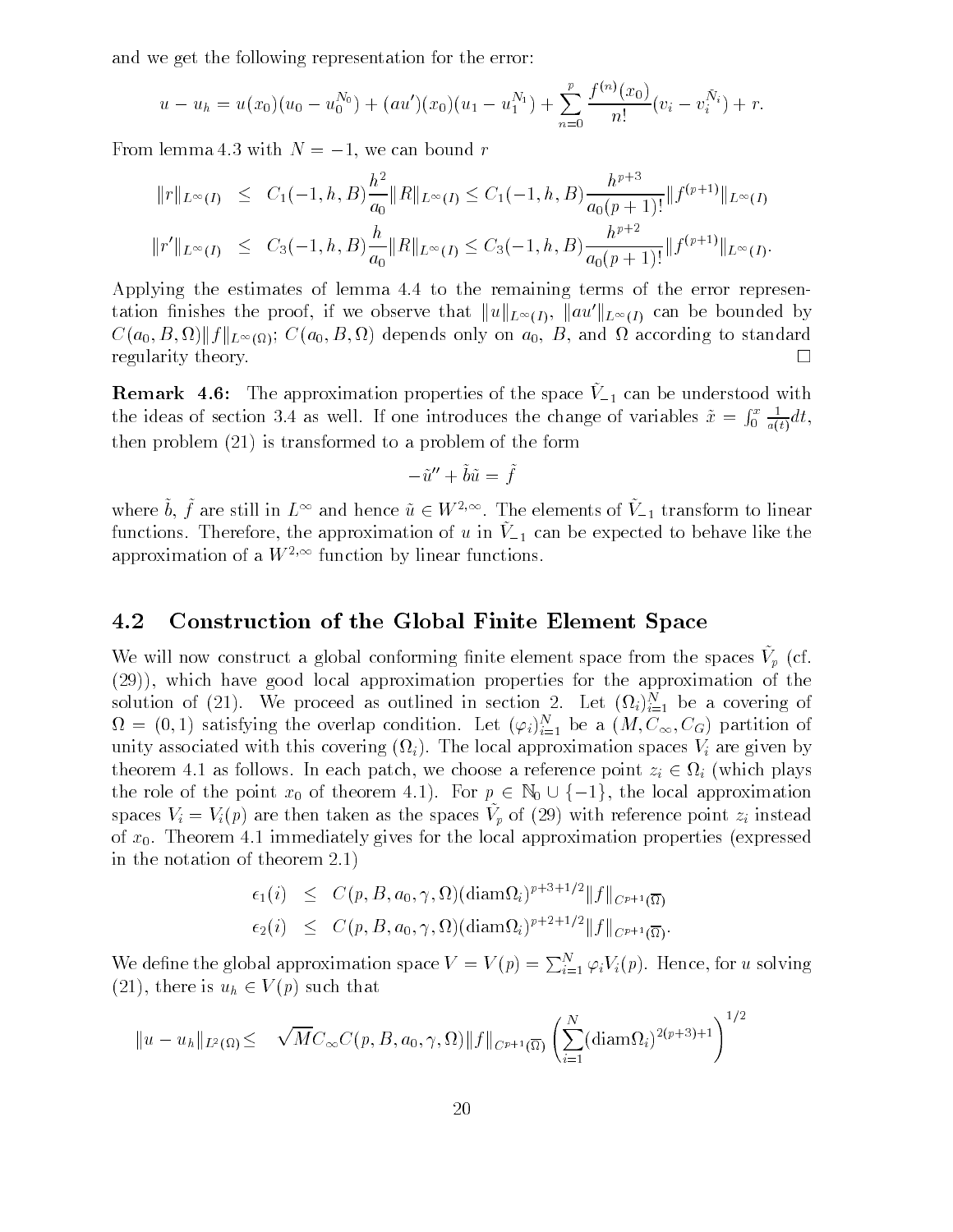$$
|| (u - u_h)' ||_{L^2(\Omega)} \le \sqrt{2M(C_G^2 + C_\infty^2)} C(p, B, a_0, \gamma, \Omega) ||f||_{C^{p+1}(\overline{\Omega})} \left( \sum_{i=1}^N (\text{diam}\Omega_i)^{2(p+2)+1} \right)^{1/2}
$$

So far we have not dealt with the essential boundary conditions at  $x = 0$  and  $x = 1$ . However, they are easily enforced by a judicious choice of the reference point for the patches  $\Omega_i$  close to the boundary, i.e.,  $\Omega_i \cap \partial \Omega \neq \emptyset$ . For these patches, we choose the reference point  $z_i$  to be the boundary point and then simply leave out the approximations  $u_0^{\sim}$  to  $u_0$  because all the other elements of  $V_p$  vanish at the reference point. The finite element space  $V(p)$  is thus a subspace of  $H^1(\Omega)$  and satisfies the boundary conditions, i.e., it is a conforming finite element space.

Let us give a more concrete example of the abstract procedure given above for the con struction of the global space  $V(p)$ . Let  $n \in \mathbb{N}$ ,  $h = 1/n$  and define the patches  $\Omega_i$  and  $\sum_{i=1}^n \sum_{i=1}^n \sum_{i=1}^n \sum_{i=1}^n \sum_{i=1}^n \sum_{i=1}^n \sum_{i=1}^n \sum_{i=1}^n \sum_{i=1}^n \sum_{i=1}^n \sum_{i=1}^n \sum_{i=1}^n \sum_{i=1}^n \sum_{i=1}^n \sum_{i=1}^n \sum_{i=1}^n \sum_{i=1}^n \sum_{i=1}^n \sum_{i=1}^n \sum_{i=1}^n \sum_{i=1}^n \sum_{i=1}^n \sum_{i=1}^n \sum_{i=1}^n \sum_{i$ associated with the patches in the patches in  $\alpha$  are are the reference point in each patches point in the reference point in the patches of the reference point in the second patches of the reference of the second patches  $\Omega_i$  is chosen to be the node  $x_i$  for  $i = 2, \ldots, n-2$ . For  $i = 1$  the reference point is chosen to the left boundary point  $x = 0$  and for  $i = n - 1$  the reference point is chosen to be  $\mathbf{r}_1$  , and  $\mathbf{r}_2$  is a strong proximation space  $\mathbf{v}_1$  and  $\mathbf{v}_2$  and  $\mathbf{v}_3$  are  $\mathbf{r}_1$ the first and last patch are constrained to satisfy the essential boundary conditions by omitting the approximations to  $u_0$ . For example, the two simplest spaces are

$$
V(-1) = \text{span}\{\varphi_1(x)\int_0^x \frac{1}{a(t)}dt, \varphi_{n-1}(x)\int_1^x \frac{1}{a(t)}dt, \n\varphi_i(x), \varphi_i(x)\int_{x_i}^x \frac{1}{a(t)}dt \mid i = 2, ..., n-2\}
$$
\n(30)  
\n
$$
V(0) = \text{span}\{\varphi_1(x)\int_0^x \frac{1}{a(t)}dt, \varphi_1(x)\int_0^x \frac{t}{a(t)}dt, \n\varphi_{n-1}(x)\int_1^x \frac{1}{a(t)}dt, \varphi_{n-1}(x)\int_1^x \frac{t-1}{a(t)}dt, \n\varphi_i(x)\left(1+\int_{x_i}^x \frac{1}{a(t)}\int_{x_i}^t b(\tau)d\tau dt\right), \n\varphi_i(x)\int_{x_i}^x \frac{1}{a(t)}dt, \varphi_i(x)\int_{x_i}^x \frac{t-x_i}{a(t)}dt \mid i = 2, ..., n-2\}.
$$
\n(31)

And the above theory gives that the spaces  $V(-1)$ ,  $V(0)$  approximate the solution u of  $s = -1$  . The that the that the set of  $\mathcal{S}$ 

$$
\inf_{u_h \in V(-1)} \|u - u_h\|_{L^2(\Omega)} + h\|(u - u_h)'\|_{L^2(\Omega)} \leq C(B, a_0, \gamma) \|f\|_{L^\infty(\Omega)} h^2 \qquad (32)
$$

$$
\inf_{u_h \in V(0)} \|u - u_h\|_{L^2(\Omega)} + h\|(u - u_h)'\|_{L^2(\Omega)} \leq C(B, a_0, \gamma) \|f\|_{C^1(\overline{\Omega})} h^3 \tag{33}
$$

where the constant  $C(B, a_0, \gamma)$  depends only on B,  $a_0$ , and  $\gamma$  if  $Bh \leq \gamma < 1$ . Let us note that

$$
\dim V(-1) = 2(n-3) + 2 \qquad \dim V(0) = 3(n-3) + 4. \tag{34}
$$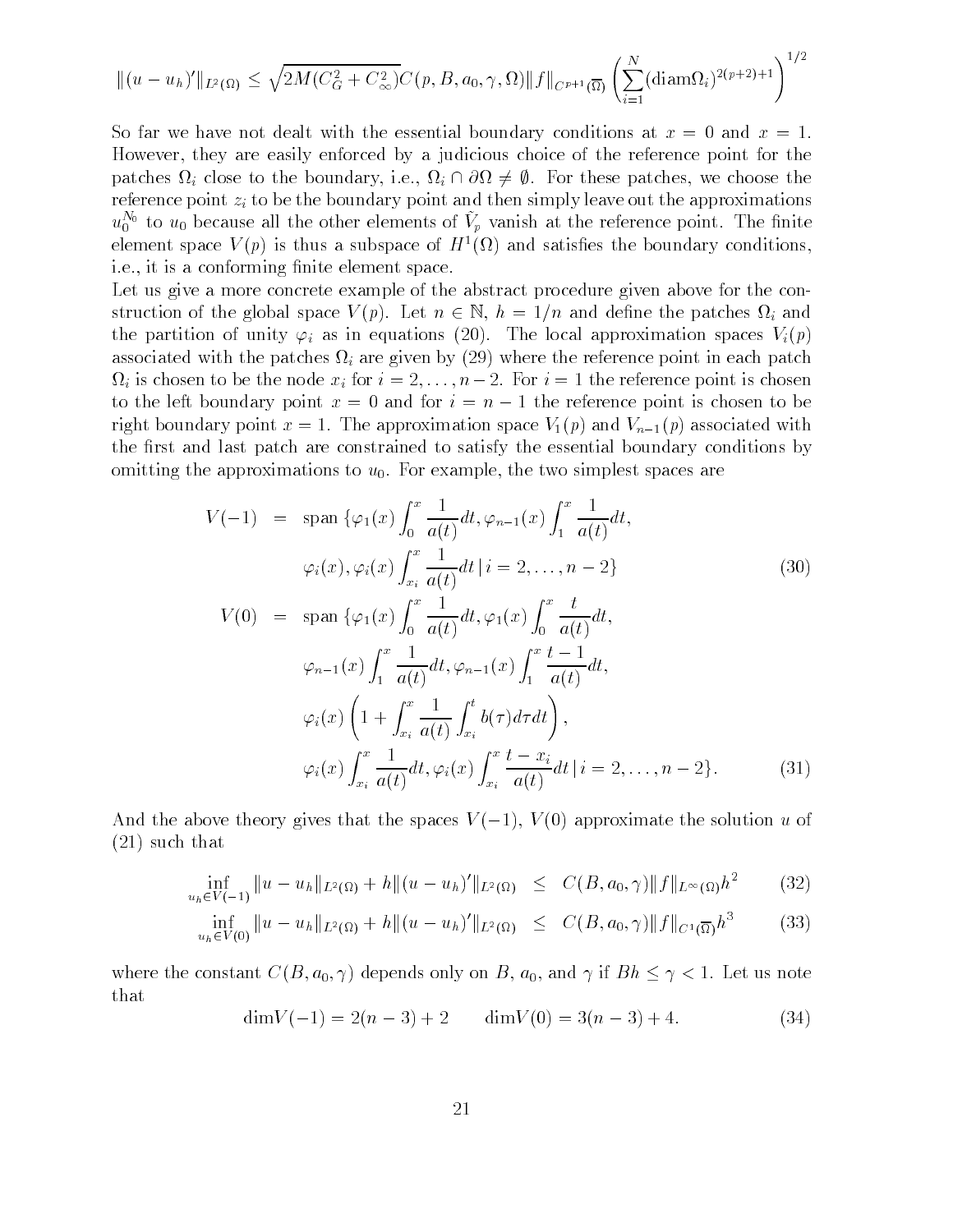Figure 1: Approximation in  $V(0)$  (+),  $V(-1)$  (o), and  $V_{poly}(*)$ 



### 4.3 Numerical Example

In this subsection, we apply the above constructed finite element spaces to a concrete differential equation. We consider

$$
Lu = -(a(Nx)u')' + bu = f(x) \qquad \text{on } \Omega = (0,1)
$$
  
 
$$
u(0) = u(1) = 0 \tag{35}
$$

where the function a is 1-periodic,  $N \in \mathbb{N}$  large, and the coefficient b is either  $b = 0$  or by a right fraction  $\beta$  is taken to be fixed for  $\alpha$  ,  $\beta$  ,  $\alpha$  and  $\beta$  ,  $\alpha$  for  $\beta$  ,  $\alpha$  ,  $\beta$  ,  $\alpha$ 1-periodic function  $a$ , we consider two cases:

$$
a_1(x) = \frac{1}{2 + \cos(2\pi x)}
$$
  
\n
$$
a_2(x) = \begin{cases} 1 & \text{if } x \in (0, \frac{1}{2}) \\ 2 & \text{if } x \in (\frac{1}{2}, 1). \end{cases}
$$

The solution of (55) is in  $H^{-}(M)$  (even piecewise  $C^{-1}$ ) for both choices of the coefficient  $a$ . However, the solution is rough in our terminology as is has very large higher derivatives. Associated with this problem is the notion of an "energy"

$$
||u||_E^2 = \int_0^1 a(Nx)|u'|^2 + b|u|^2 dx
$$

and an "energy" norm, which is the square root of the energy.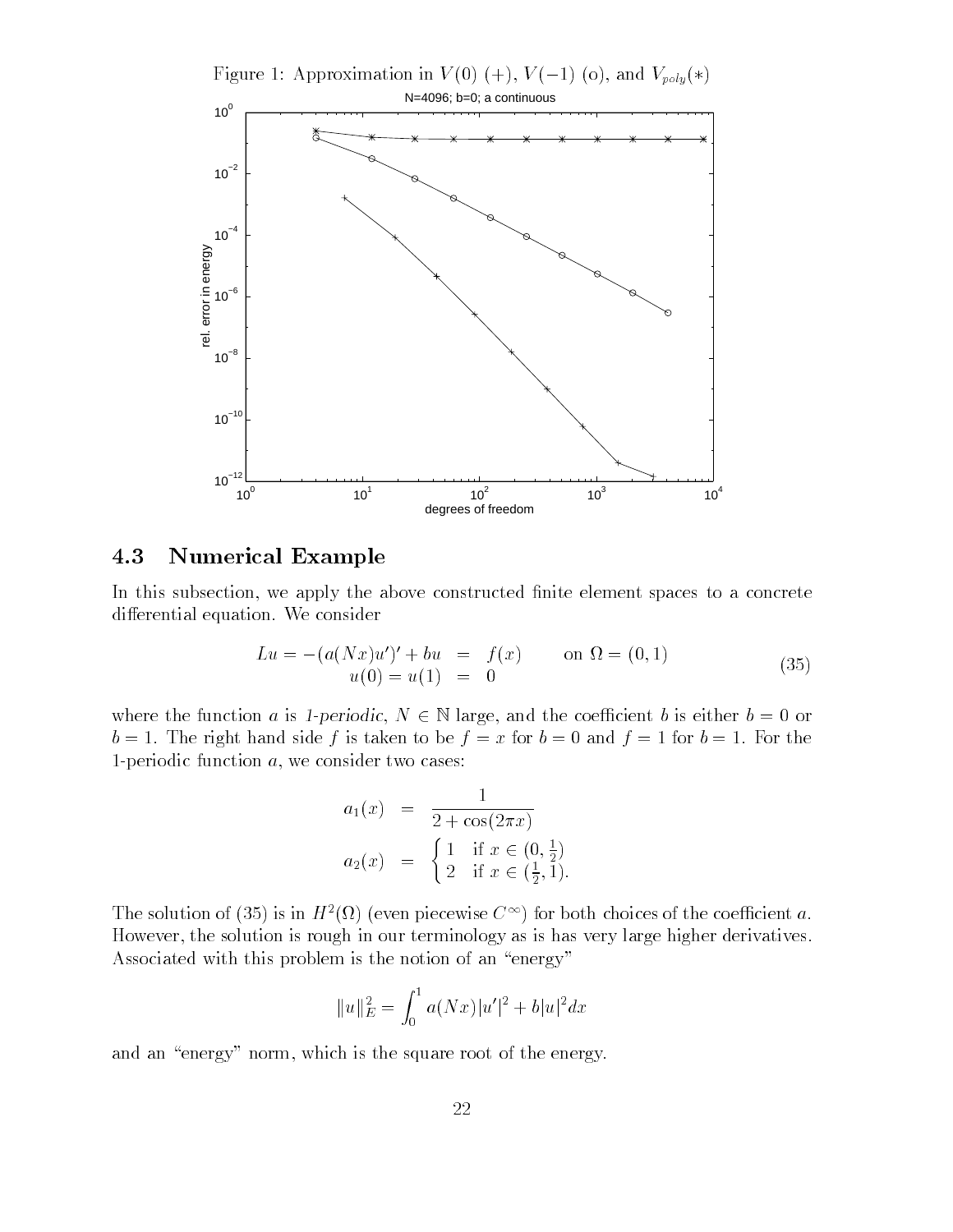

The typical behavior of the classical piecewise polynomial finite element methods for this particular problem is to converge (in the energy norm) for very small mesh size only, namely when the mesh size  $h$  is so small that the finite element space can resolve the oscillation of the coefficient  $a$ . The classical finite element methods therefore converge for  $n < N$  only.

By the method outlined in the preceding subsection we can create robust approximation spaces of any desired order for the approximation of  $(35)$ . However, we restrict ourselves here to the two spaces  $V(-1)$ ,  $V(0)$  defined in (30), (31). For comparison, let us introduce a third type of spaces namely a space where the local approximation spaces consist of polynomials. Using the same partition of unity  $\{\varphi_i\}$  as in the construction of  $V(-1)$ ,  $\frac{1}{2}$   $\frac{1}{2}$   $\frac{1}{2}$   $\frac{1}{2}$   $\frac{1}{2}$   $\frac{1}{2}$   $\frac{1}{2}$   $\frac{1}{2}$   $\frac{1}{2}$   $\frac{1}{2}$   $\frac{1}{2}$   $\frac{1}{2}$   $\frac{1}{2}$   $\frac{1}{2}$   $\frac{1}{2}$   $\frac{1}{2}$   $\frac{1}{2}$   $\frac{1}{2}$   $\frac{1}{2}$   $\frac{1}{2}$   $\frac{1}{2}$   $\frac{1}{2}$ 

$$
V_{poly} = \text{span}\,\{\varphi_1 \cdot x, \varphi_{n-1} \cdot (x-1), \varphi_i, \varphi_i \cdot (x-x_i) \,|\, i=2,\ldots, n-2\}.\tag{36}
$$

This space  $V_{poly}$  contains all piecewise linear functions and is a subset of the usual piecewise quadratic finite element space. It will therefore serve as a comparison of the usual finite element method with our robust spaces.

Fig. 1 and 2 show the performance of the three spaces  $V(0)$ ,  $V(-1)$ , and  $V_{poly}$  for the coecient a for the cases <sup>b</sup> <sup>N</sup> and <sup>b</sup> <sup>N</sup> whereas g and correspond to the coeinerally  $\frac{N}{2}$  for the cases b  $N$  , i.e.  $N$   $\frac{N}{2}$  and b  $N$   $\frac{N}{2}$   $\frac{N}{2}$ In all the graphs, the mesh size ranges from  $h = \frac{1}{4}$  to  $h = \frac{1}{4096}$ . (34) relates these mesh sizes to the number of degrees of freedom; in particular, the number of degrees of freedom is proportional to  $1/h$  for both  $V(-1)$  and  $V(0)$ . Therefore, estimates (32), (33) yield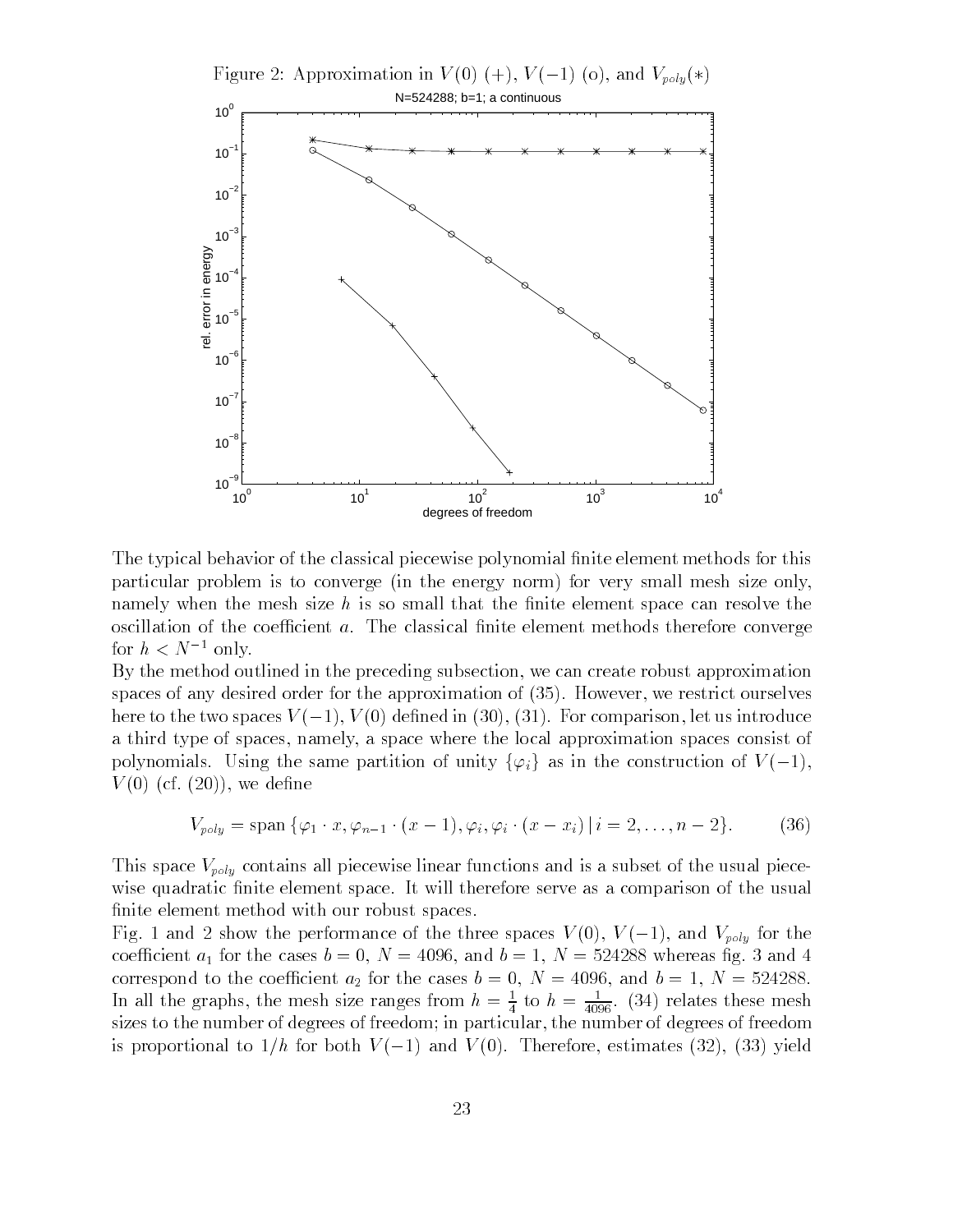Figure 3: Approximation in  $V(0)$  (+),  $V(-1)$  (o), and  $V_{poly}$  (\*)



bounds of the form

rel, error in energy  $\leq C$ dof<sup>-2</sup>,  $C$ dof<sup>-4</sup>  $(37)$ 

for the approximation in  $V(-1)$  and  $V(0)$ , respectively. The size of the constant C is independent of the roughness of the coefficient  $a$ , i.e., it is independent of the number N. We can see in fig.  $1-4$  that these rates of convergence are actually attained and that the method is robust: Estimates  $(37)$  hold for very few degrees of freedom and the good behavior of the method is independent of  $N$  (the PUFEM performs equally well for the  $\mathcal{C}$  as as  $\mathcal{C}$  . The spaces in  $\mathcal{C}$  and  $\mathcal{C}$  in a totally dimension way. Since the graphs only cover the range  $n = \frac{1}{4}$  to  $n = \frac{1}{4096}$ , we still have  $n > N$  and cannot expect the usual FEM to work Indeed the error stays almost constant over the whole range.

We considered two cases  $b = 0$  and  $b = 1$ . The difference between those two cases lies in the fact that for  $b = 0$  the spaces  $V(-1)$  and  $V(0)$  are based on local approximation spaces which contain an exact fundamental system whereas in the case  $b = 1$  the local approximation spaces contain only an approximate fundamental system. We see, however, that the approximate fundamental system is accurate enough not to upset the rate of convergence, just as the theory of section  $4.1$  predicts.

Finally, let us mention that we chose a problem with periodic coefficients for computational convenience In this particular case the periodicity could be exploited in such a way that the construction of the stiffness matrix and the evaluation of the right hand side is achieved with an amount of work independent of the number  $N$ ; the work is  $-\text{up}$ to a constant – the same as for the usual finite element method for  $N=1$ .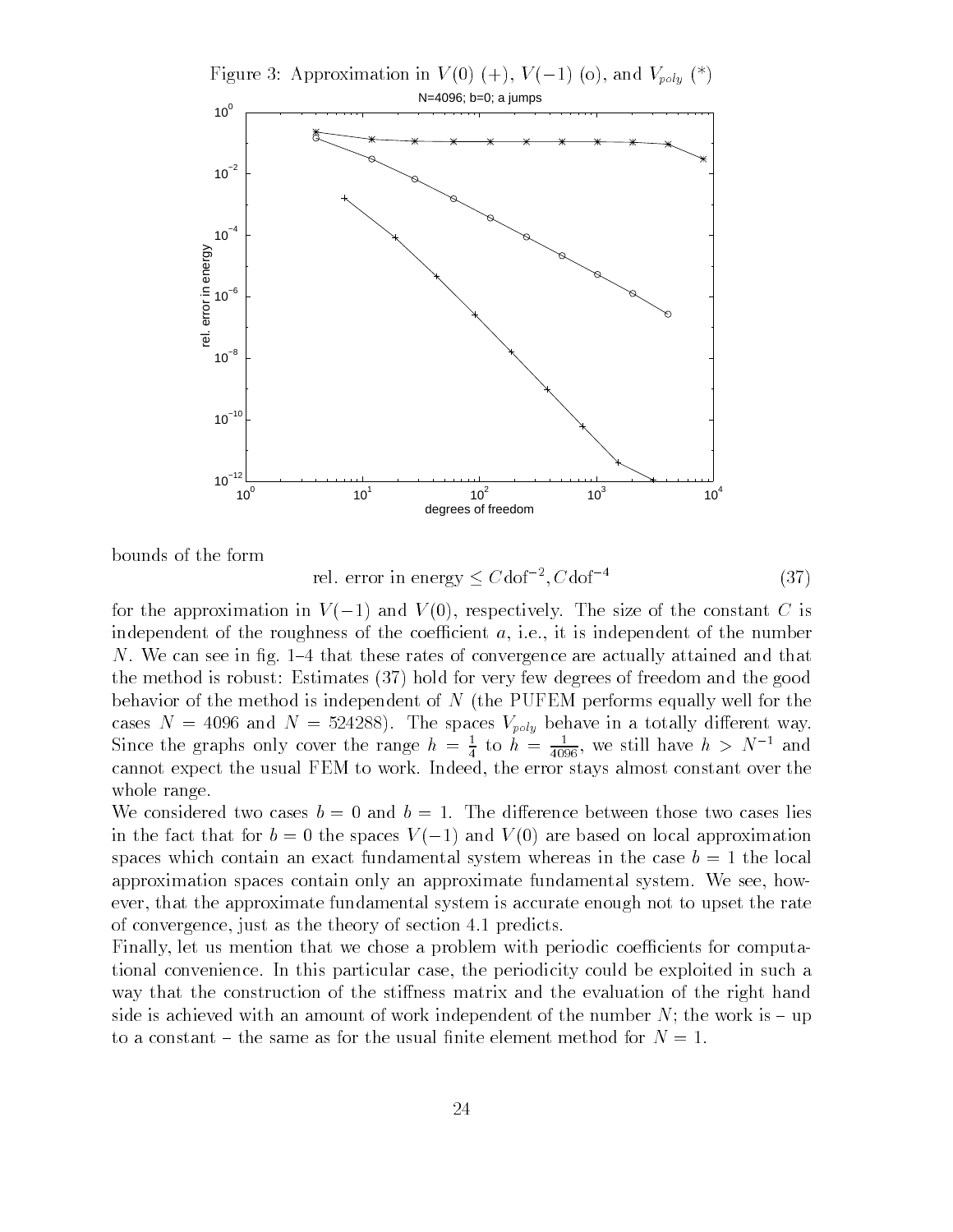Figure 4: Approximation in  $V(0)$  (+),  $V(-1)$  (o), and  $V_{poly}$  (\*) N=524288; b=1; a jumps  $10<sup>0</sup>$  $10^{-2}$  $10^{-4}$ rel. error in energy rel. error in energy  $10^{-6}$  $10^{-8}$  $10^{-10}$  $10^{-12}$  10<sup>0</sup> 10<sup>1</sup> 10<sup>2</sup> 10<sup>3</sup> 10<sup>4</sup> degrees of freedom

| $\epsilon$ | best p.w. linear | <b>QSFEM</b> | <b>GLSFEM</b>                        | FEM          |
|------------|------------------|--------------|--------------------------------------|--------------|
|            | approximant      |              |                                      |              |
| $30\%$     | $2.045D + 3$     |              | $3.969D+3$   $2.016D+4$              | $  7.784D+4$ |
| $10\%$     | $5.041D + 3$     | $1.000D + 4$ | $6.150D+4$                           | $2.352D+5$   |
| $5\%$      | $8.464D+3$       |              | $1.960D+4$   $1.274D+5$   $4.692D+5$ |              |

Table 1: DOF necessary to obtain accuracy  $\epsilon$  in  $L^2$  norm;  $k = 100$ 

This numerical example shows that the PUFEM based on the local approximation spaces constructed in section 4.1 leads to a robust method: The performance of the finite element spaces  $V(-1)$ ,  $V(0)$  is independent of the roughness of the coefficients of the differential operator and their performance is comparable to the classical piecewise linear or quadratic finite element spaces for a problem with smooth coefficients.

## 5 Helmholtz's Equation and Concluding Remarks

## $5.1$ Helmholtz's Equation

In this section, we present an application of the PUFEM to the Helmholtz equation in two dimensions. We consider the problem

$$
-\Delta u - k^2 u = 0 \qquad \text{on } \Omega = (0, 1) \times (0, 1) \subset \mathbb{R}^2
$$
  
\n
$$
\partial_n u + iku = g \qquad \text{on } \partial\Omega \qquad (38)
$$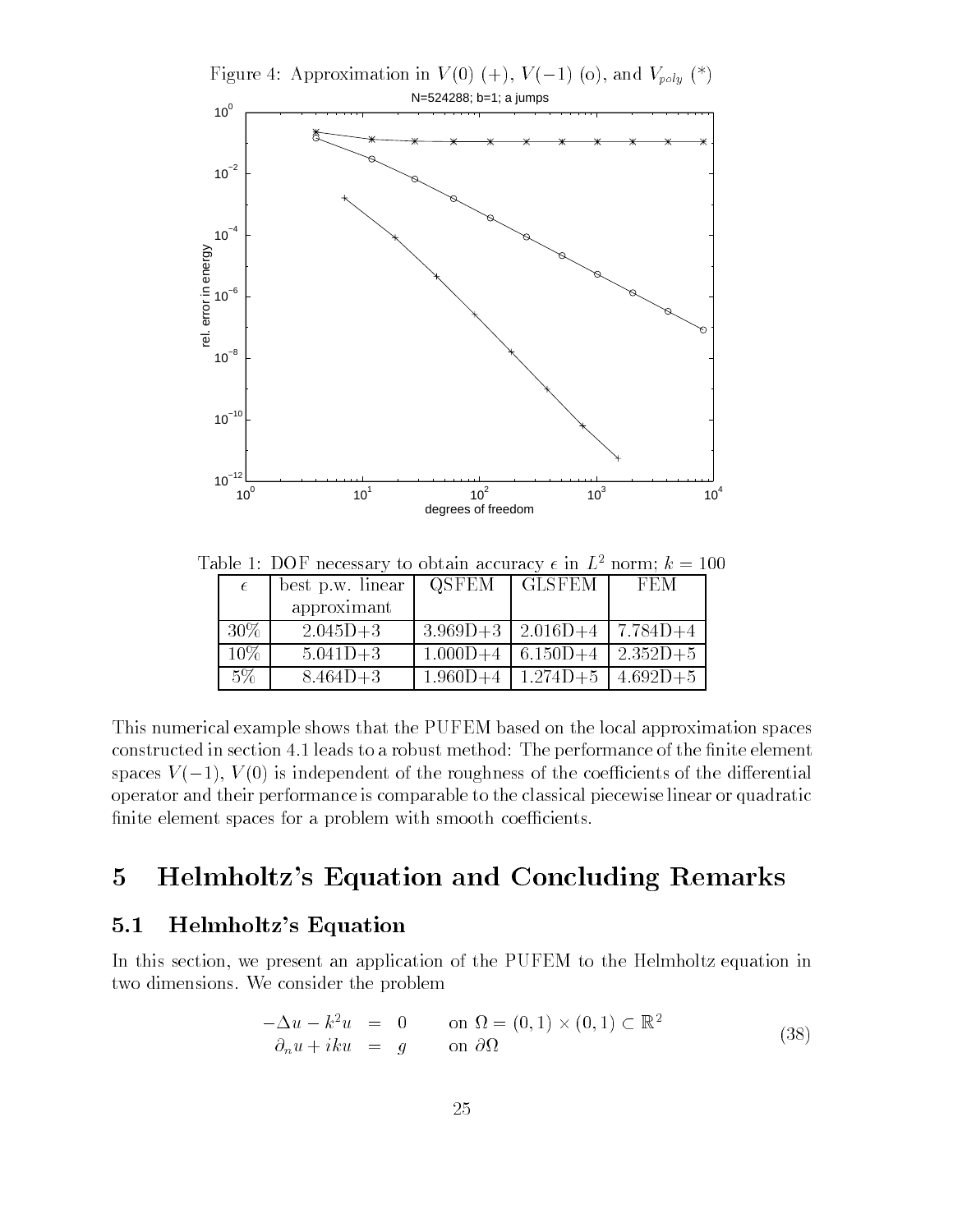Table 2: DOF necessary to achieve various accuracies in  $L^-$  for PUFEM with  $n = 4$  and various other methods;  $k = 100$ 

|                 |          | $L^2$ error   PUFEM | best approx. | 1 OSFEM               | FEM          |
|-----------------|----------|---------------------|--------------|-----------------------|--------------|
| 26              | $10.8\%$ | $6.50D+2$           | $3.80D + 3$  | $7.95D + 3$           | $12.08D + 5$ |
| 30 <sup>°</sup> | $0.69\%$ | $7.50D+2$           | $5.89D+4$    | $1.23D+5$   $3.23D+6$ |              |
| 34              | $0.11\%$ | $8.50D+2$           | $3.45D+5$    | $7.23D+5$             | $1.90D + 7$  |

Table 3: number of operations using band elimination  $-$  the p version of the PUFEM;  $n = 4$ ;  $\kappa = 100$ ; error in  $L^-$ 

|    |          | $L^2$ error   PUFEM   QSFEM | FEM                 |
|----|----------|-----------------------------|---------------------|
| 26 | $10.8\%$ | $1.76D+7$ 6.3D+7            | $4.3D + 11$         |
| 30 | $0.69\%$ | $12.71D+7$   $1.5D+10$      | $1.01D+13$          |
| 34 | $0.11\%$ | $3.94D+7$   $5.2D+11$       | $1 \cdot 3.6D + 14$ |

Table 4: number of operations for hp version of PUFEM;  $k = 100$ ;  $L^2$  error

| п  | $\overline{n}$ | $L^2$ error | <b>NOP PUFEM</b> |  |
|----|----------------|-------------|------------------|--|
| 26 |                | 10.8%       | $1.76D + 7$      |  |
| 18 |                | $10.6\%$    | $5.23D + 7$      |  |
|    |                | $9.5\%$     | $2.75D + 8$      |  |

Table 5: operation count for solving linear system; error in  $H^1$  norm;  $k = 32$ 

|              |             | Galerkin |             |                    | QSFEM    |              |
|--------------|-------------|----------|-------------|--------------------|----------|--------------|
| $\sqrt{DOF}$ | $H^1$ error | No. iter | <b>NOP</b>  | $H^{\pm}$<br>error | No. iter | <b>NOP</b>   |
| 32           | $65\%$      | 232      | $4.51D + 6$ | $30.5\%$           | 272      | $5.29D + 6$  |
| 64           | 21.7%       | 434      | $3.37D+7$   | 14.3\%             | 492      | $3.82D+7$    |
| 128          | $8.16\%$    | 831      | $2.68D + 8$ | $7.02\%$           | 953      | $2.96D + 8$  |
| 256          | $3.64\%$    | 1665     | $2.07D + 9$ | 3.48%              | 1863     | $2.31D+9$    |
| 512          | 1.72%       | 3263     | $1.62D+10$  | 1.69%              | 3752     | $1.86D + 10$ |

Table 0. Operation count for band emmination for PUFEM;  $\kappa = 32$ , error in  $\pi^+$ ;  $n = 1$ 

| $\boldsymbol{v}$ | $H^1$ error | NOP PUFEM  |
|------------------|-------------|------------|
| 18               | 46\%        | $1.3D + 5$ |
| 22               | $6.7\%$     | $2.3D + 5$ |
| 26               | $0.38\%$    | $3.8D + 5$ |
| 30               | 0.00025%    | $5.9D + 5$ |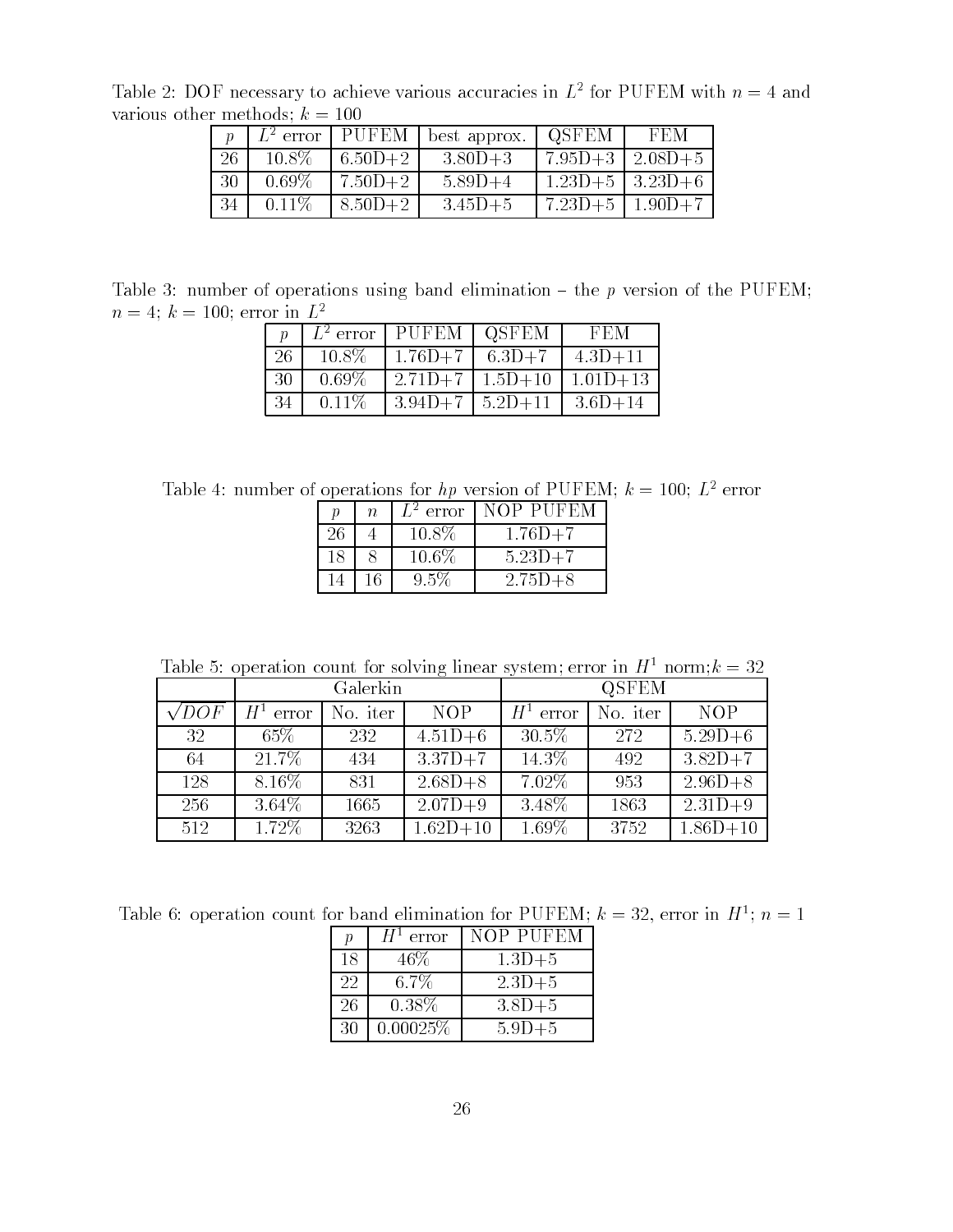Figure 5: The  $p$  version of the PUFEM



where  $q$  is chosen such that the exact solution is a plane wave of the form

$$
u(x,y) = \exp\{ik(x\cos\theta + y\sin\theta)\}, \qquad \theta = \frac{\pi}{16}.
$$

In section  $3.3$  we discussed two types of local approximation spaces in for the approximation of solutions of Helmholtz's equation. We could take either the "generalized harmonic polynomials" of  $(16)$  or the systems of plane waves  $(17)$ . In the numerical examples presented here, we concentrate on the systems of plane waves (for a comparison of these two different local spaces, see  $[8]$ ). The partition of unity for this particular problem is given by piecewise bilinear hat functions: For  $n \in \mathbb{N}$ , the square  $\Omega$  is subdivided into  $n \times n$ squares of side length  $h = \frac{1}{n}$ . With each of the  $(n + 1)$  hodes  $(x_i, y_i)$  we associate a piecewise bilinear hat function  $\varphi_i$  which vanishes in all nodes except  $(x_i, y_i)$ . The patches  $\Omega_i$  are taken to be the supports of these  $\varphi_i$ . The PUFEM is based on this partition of unity and the local approximation spaces  $V_i$  are chosen to be the spaces  $W(p)$  of (17). **Remark 5.1:** In this particular implementation we only used the space  $W(p)$  with p of the form  $p = 4m + 2$ ,  $m \in \mathbb{N}$ , to ensure that the exact solution of problem (38) is not in the PUFEM space

In this application of the PUFEM, we have thus two parameters which influence the approximation properties of the global finite element space, namely, the mesh size of the partition of unity, which is determined by  $n$ , and the size of the local approximation spaces  $V_i$ , which is controlled by p. If the parameter p is fixed and the mesh size is variable, we talk about the  $h$  version of the PUFEM; if the mesh is fixed and the approximation is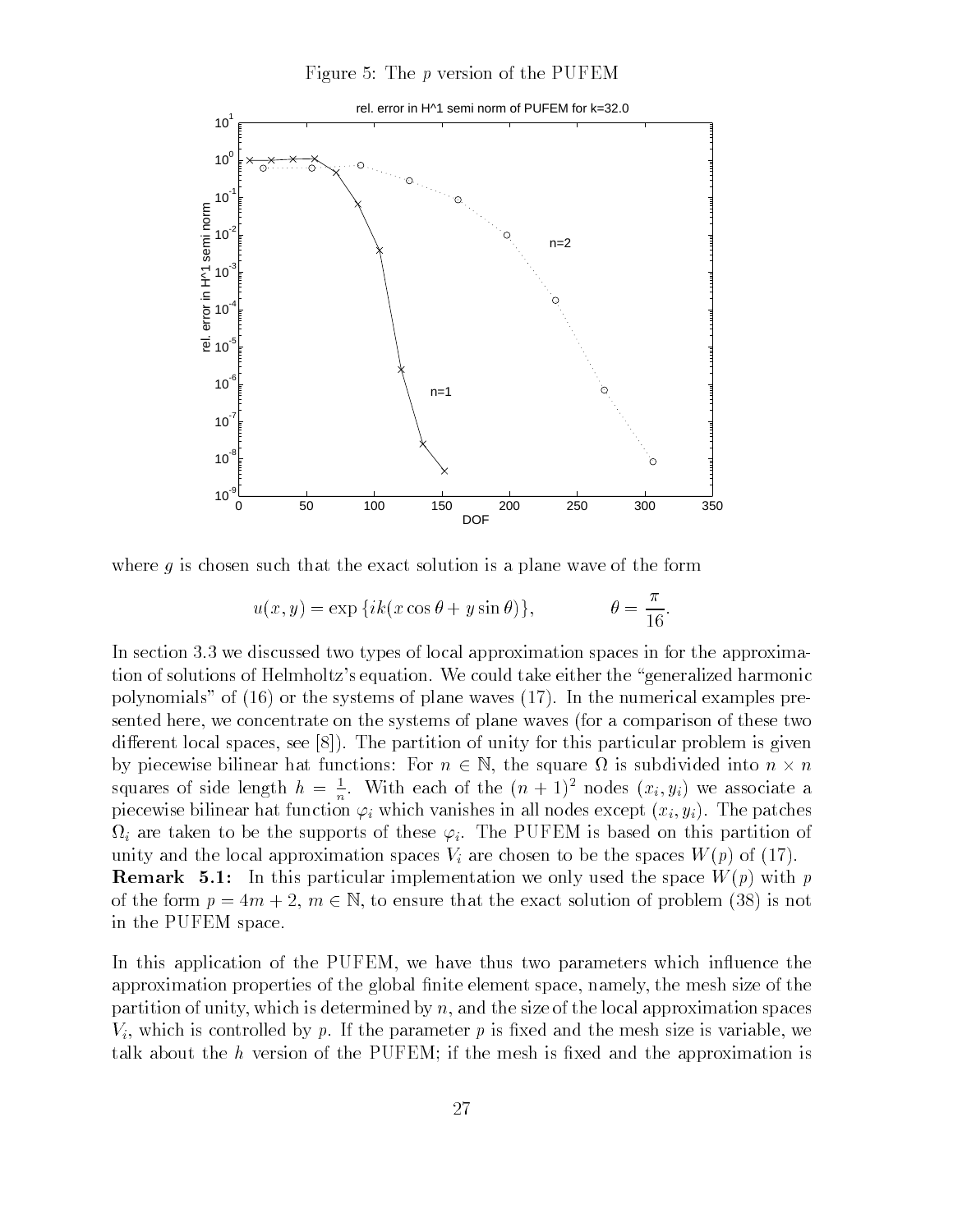achieved by increasing the size of the local spaces (i.e., by increasing  $p$ ), we talk about the p version of the PUFEM. If both h and p are varied, we would then talk about the hp version of the PUFFEM The continues on a power upproximately of theorem als to the use expect exponential rates of convergence as a <sup>p</sup> version This exponential convergence of the p version of the PUFEM can be observed in  $\mathbf{F}$  , where  $\mathbf{F}$  are not not in  $\mathbf{F}$ We will discuss the numerical results only briefly; a more detailed analysis can be found in  $[15]$ . In tables 1–6 the PUFEM is compared with the usual Galerkin finite element method (FEM), the generalized least squares finite element method (GLSFEM) of  $[18]$ , and the quasi-stabilized finite element method  $(QSFEM)$  of  $[14]$ . Since all three methods are based on piecewise dimensions includes in uniformly there is united and uniform the the piecewise linear best approximant for reference. In tables  $1-4$ , we use the norm  $L^2$  as the error measure and analyze the case  $\kappa$  . Then reserve a clear hear the case  $\kappa$  ,  $\sigma$  and the  $H^+$  semi-norm as the error measure. Tables I and 2 show that the  $p$  version of the  $\blacksquare$ PUFEM needs markedly fewer degrees of freedom to achieve the same accuracy in  $L^2$  as the other methods which are based on piecewise linear ansatz functions This reduction in degrees of freedom translates in a reduction of the number of operations when the linear system is solved using Gaussian elimination. This is demonstrated in table 3. In table 4 we list the various combinations of p and n which lead to the same accuracy of 10% in  $L^{\tau}$ . Since we expect the PUFEM to exhibit exponential rates of convergence as a p version but only algebraic rates as an h version, the number of operations is smallest for the largest mesh size  $h$ . In tables 5 and 6 we compare the operation count of the Gaussian elimination for the PUFEM with the operation count of the Galerkin method and the QSFEM. The linear systems in these latter two methods are solved by the iterative method proposed in  $[4]$ . We see that here again, the PUFEM performs better than the other two methods

We have seen that the PUFEM is superior to the other methods both in terms of error versus degrees of freedom and error versus number of operations Let us point out that the discrepancy between the PUFEM and the other methods becomes larger as the accuracy requirement is increased

**Remark 5.2:** We used systems of plane wave as local approximation spaces because their specic structure and the particular form of the partition of unity allowed us to create the sti
ness matrix cheaply Therefore the overall amount of work for the PUFEM is dominated by the operation count of the Gaussian elimination

## 5.2 Concluding Remarks and Open Questions

We presented a new method which allows the user to include a priori knowledge about the problem under consideration in the finite element space. We illustrated this procedure in detail for a one dimensional model problem with rough coefficients. For this one dimensional example, we constructed local approximation spaces which reflect the rough behavior of the solution, and the PUFEM enabled us to build a robust finite element method from these local spaces A numerical example illustrated the robustness of the method and thereby showed the superiority of the PUFEM over the classical FEM for this particular kind of problem. With an application of the PUFEM to the Helmholtz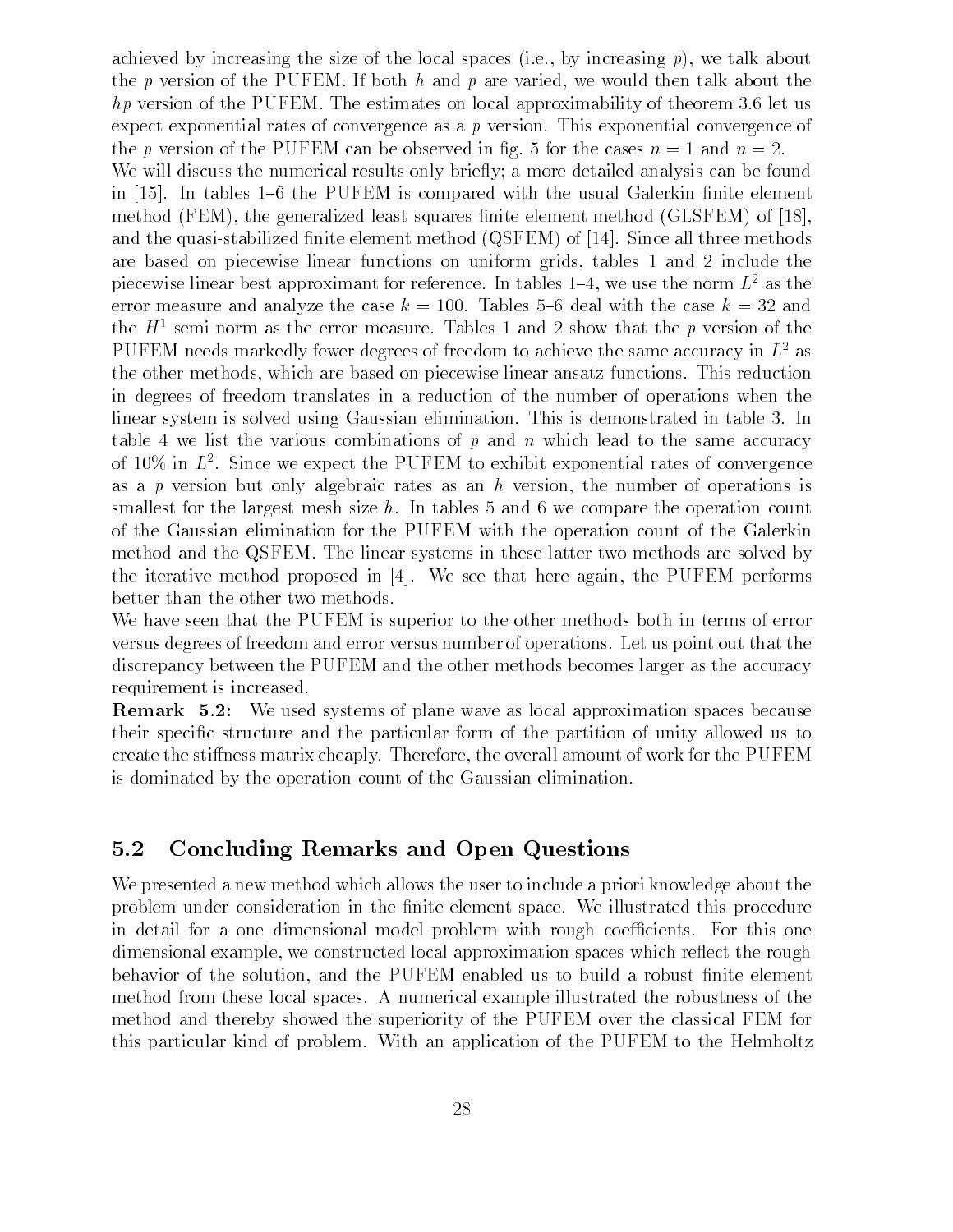equation in two dimensions we demonstrated that the PUFEM can cope with highly oscillatory problems in a very satisfactory fashion

We mentioned only very briefly the other features of the PUFEM. Among them are the ability to construct smoother space which are necessary for finite element methods for higher order differential equations. Since the regularity of the PUFEM space is governed by the smoothness of the partition of unity, such smoother spaces are easily constructed with the PUFEM. The "meshless" aspect of the PUFEM has also not been addressed in this paper. This is a feature of the PUFEM which can be important for problems which involve frequent remeshing such as the optimal placement of a fastener alluded to in the

We have seen that the PUFEM offers a new, very promising approach to dealing successfully with non-standard problems where the usual finite element methods fail or are too costly Since the PUFEM is in still its infancy there are also many open questions about implementational aspects which need to be addressed. Among them are:

- 1. The choice of a basis of the PUFEM space. We discussed this topic briefly in section 3.5. It is an important issue because the condition number of the stiffness matrix depends on the choice of the basis
- The implementation of essential boundary conditions We did not discuss this ques tion because we concentrated on a one dimensional model problem where essential boundary conditions can be enforced very easily
- 3. The integration of the elements of the stiffness matrix. This is a difficulty which the PUFEM shares with all meshless methods. For the construction of the stiffness matrix, one has to integrate shape functions against each other. Thus, the integrator has to be able to integrate efficiently over the intersection of the supports of the shape functions Since the shape functions are not necessarily tied to a mesh the description of these intersections is potentially harder than in the usual FEM However, specific choices of the partition of unity and/or appropriately designed integrators should be able to cope with the integration issues successfully

## References

- ak asis and Imperial Foundation and Imperial Foundations of the Finite Electric Electric Electric Electric Ele ment Method with Applications to Partial Differential Equations. Academic Press, New York and the second control of the second control of the second control of the second control of the second
- , and and the state communication private communications and the state communications of the state of the state of the state of the state of the state of the state of the state of the state of the state of the state of the
- $[3]$  S. Bergman. Integral operators in the theory of linear partial differential equations. Springer Verlag
- $[4]$  R. W. Freund. A transpose-free quasi-minimal residual algorithm for non-hermitian linear systems SIAM J- Sci- Comput-